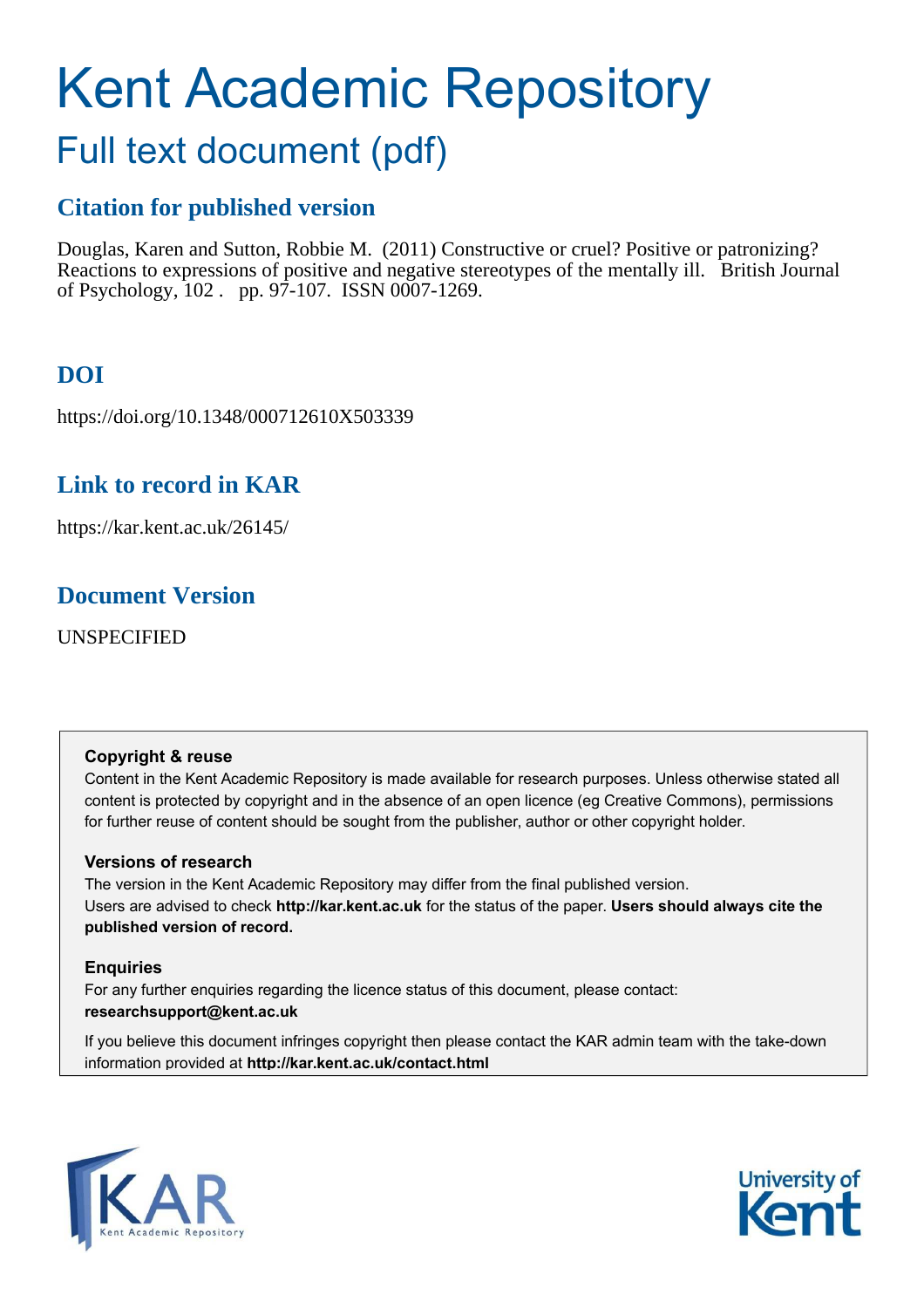# **Constructive or cruel? Positive or patronizing? Reactions to expressions of positive and negative stereotypes of the mentally ill**

Karen M. Douglas, Robbie M. Sutton

University of Kent

Word count (exc. figures/tables/abstract/references): 4050

\*Requests for reprints should be addressed to Karen M. Douglas, Department of Psychology, University of Kent, Canterbury, Kent, CT2 7NP, United Kingdom (e-mail: k.douglas@kent.ac.uk).

Acknowledgments: The authors acknowledge the financial support of the Economic and Social Research Council (RES-000-22-2540). The authors also thank Samantha Blake and Gemma Wood for their assistance with data collection.

Uncorrected manuscript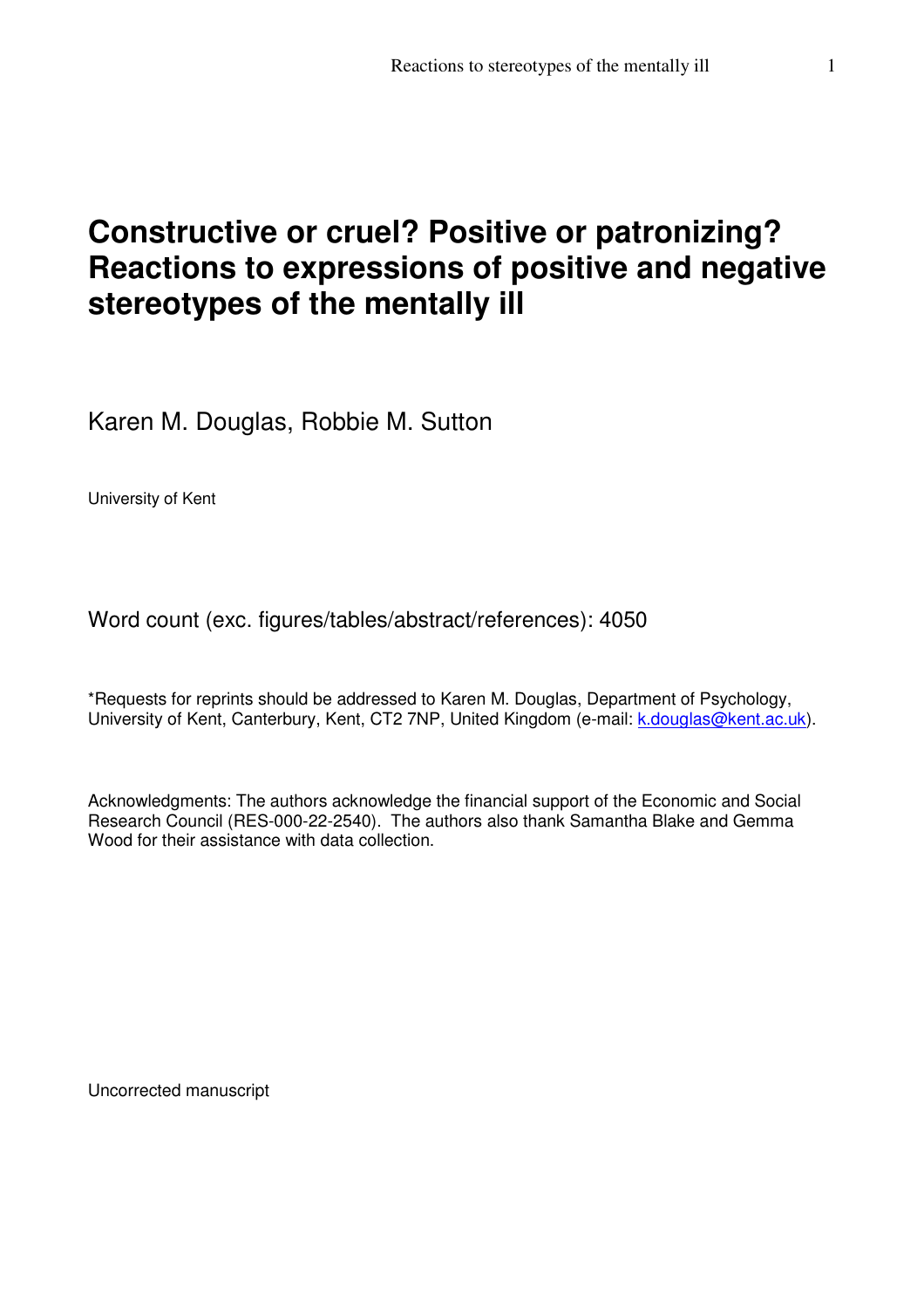#### Abstract

The conditions under which people accept or reject stereotypes of the mentally ill may shed light on the conditions necessary for effective anti-discrimination campaigns. In the current study, participants responded to positive or negative stereotypes of the mentally ill voiced by either someone who has, or has not, suffered from a mental illness. Participants were more sensitive, agreed less, and evaluated the speaker less favourably when comments came from the outgroup rather than the ingroup source. Although effects were stronger for negative comments, participants also responded less favourably to positive comments from the outgroup source. These reactions were mediated by the perceived constructiveness of the speaker's motives. Implications for the effectiveness of anti-discrimination campaigns are discussed.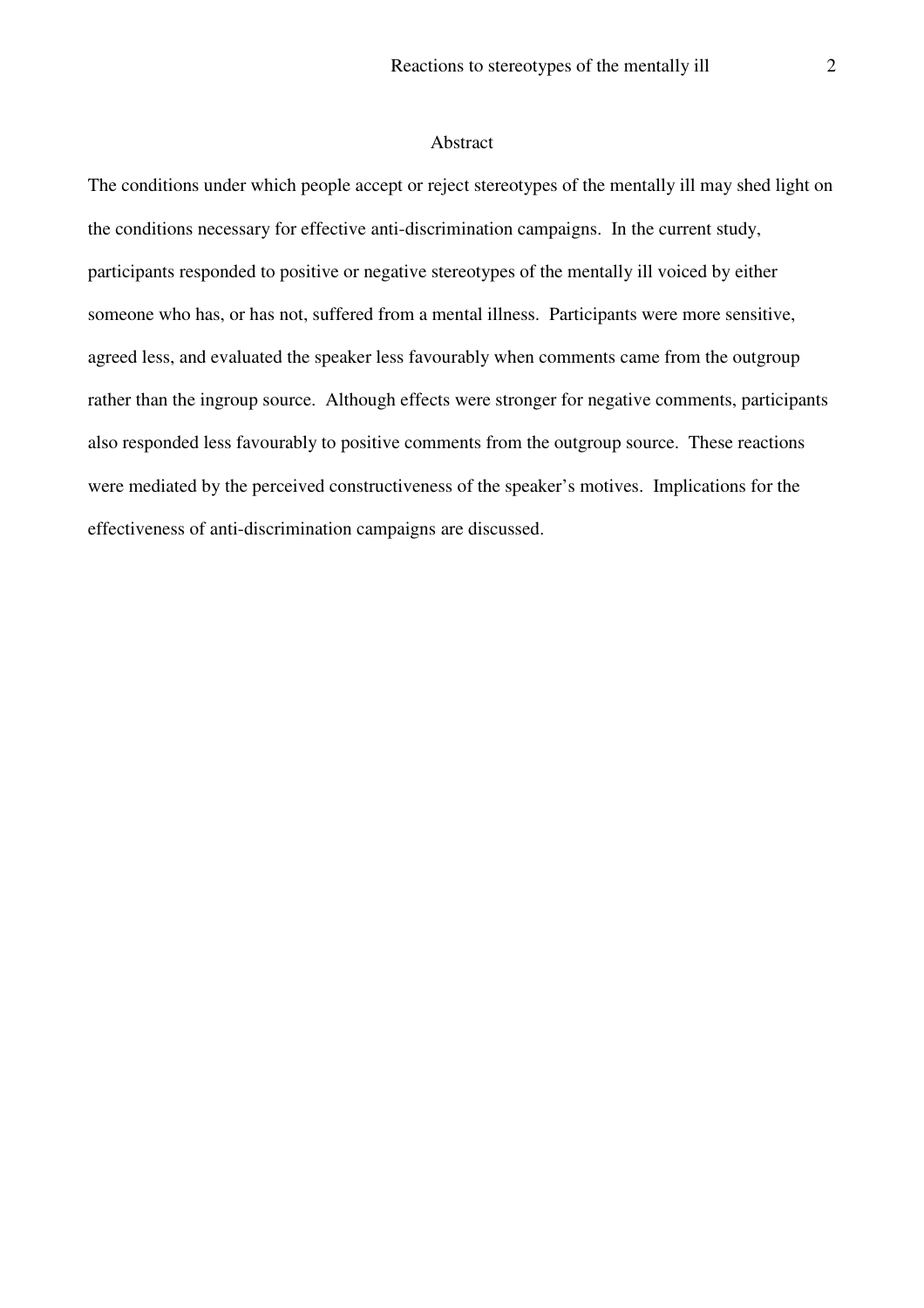Constructive or cruel? Positive or patronizing? Reactions to expressions of positive and negative stereotypes of the mentally ill

Patients suffering from a mental illness are routinely categorized, stereotyped, stigmatized, discriminated against and rejected by others (Davies, 1998; Feldman & Crandall, 2007). Negative reactions such as these can exacerbate the experience of mental illness, often resulting in feelings of shame and disgrace which can impair recovery (Corrigan, 2007; Pitre, Stewart, Adams, Bedard & Landry, 2007) or even prevent patients from seeking treatment at all (Ben-Porath, 2002; Britt, Greene-Shortridge, Brink, Nguyen, Rath, Cox, Hoge & Castro, 2008; Teachman, Wilson & Komarovskaya, 2006). Indeed, it has been said that popular understanding of mental illness, and social responses, may determine the long-term prognosis of patients suffering from mental illness independently of any recourse to medical treatment (Corrigan, 2007).

Popular understanding of mental illness is largely driven by stereotypes (Corrigan, Watson & Barr, 2006; Teachman et al., 2006; Reinke, Corrigan, Leonhard, Lundin & Kubiak, 2004; see also Hamilton & Sherman, 1994; Oakes, Haslam & Turner, 1994). In Britain, recent campaigns to de-stigmatize mental illness have targeted common stereotypes of disorders such as schizophrenia, dementia, panic attacks, eating disorders, alcoholism and drug addiction (Crisp, Gelder, Rix, Meltzer & Rowlands, 2000). Advertisements, videos, pamphlets and websites designed to encourage people to reconsider their attitudes concerning mental illness were launched by the Royal College of Psychiatrists in 2002 and are ongoing. This is a common strategy in campaigns against discrimination of the mentally ill (e.g., BBC, 2002; Naylor, Cowie, Talameli & Dawkins, 2002), underscoring the importance of stereotypes in perpetuating the stigmatization of these groups.

However, the effectiveness of such campaigns remains unclear (e.g., Boysen and Vogel, 2008; Luty, Umoh, Sessay, Sarkhel, 2007; NIMHE, 2004). In particular, the conditions under which the public are likely to accept or reject positive messages about people suffering from mental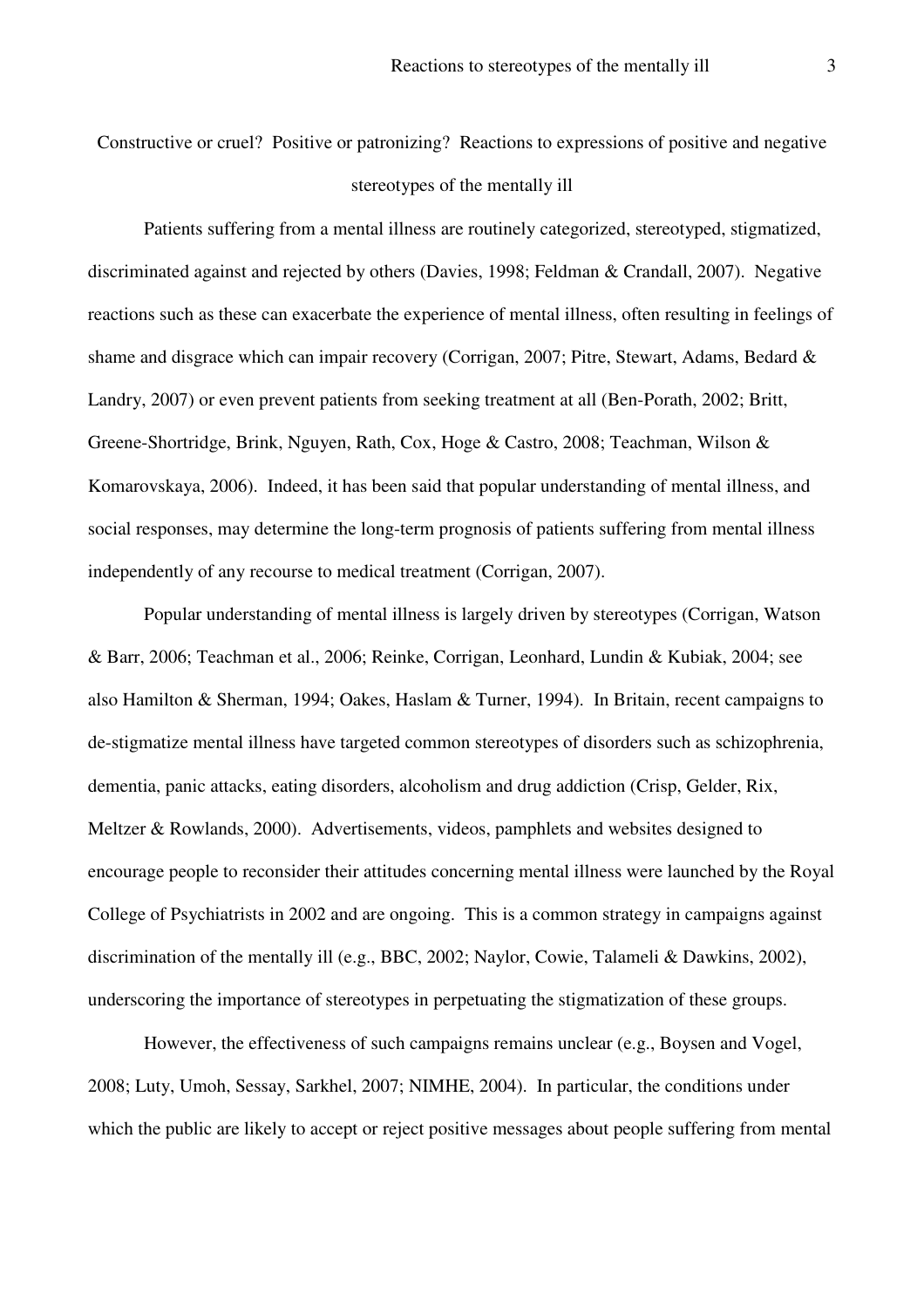illness remain to be investigated. For example, is positive information more powerful coming from a person with first-hand experience of mental illness, or coming from a health service official? Likewise, it is unclear how likely people are to accept or reject negative stereotypical information in the first instance. For example, do negative stereotypes have less impact if they are spoken by someone with no experience of mental illness? Or, are people likely to endorse negative stereotypes if they come directly from within the group? This issue is the focus of the current research. In our study, we investigate the impact of positive and negative stereotypes, and message source, on reactions to comments made about the mentally ill. Knowledge of the conditions under which people accept positive and negative information may inform public campaigns to promote positive attitudes and defuse negative attitudes towards sufferers of mental illness.

Research on the Intergroup Sensitivity Effect (ISE; Hornsey, Oppes & Svensson, 2002) provides the starting point for our investigation. In a series of experiments, Matthew Hornsey and colleagues (Hornsey et al., 2002; Hornsey & Imani, 2004; Hornsey, Trembath & Gunthorpe, 2004; see also Elder, Sutton & Douglas, 2005; O'Dwyer, Berkowitz & Alfeld-Johnson, 2002; Sutton, Elder & Douglas, 2006) have examined insiders' reactions to positive and negative comments about their groups. Specifically, Hornsey and colleagues (2002) presented participants with positive and negative statements about groups to which their participants belonged (e.g., Australians) and varied the apparent source of the comments – these were attributed to either ingroup members (e.g., Australians) or outgroup members (e.g., the British). Results revealed that negative comments elicited greater sensitivity, lower agreement and harsher evaluations of the speaker when they came from an outgroup as opposed to an ingroup speaker. However, the source of the message did not influence participants' reactions to positive comments, suggesting that the ISE is not simply an artifact of ingroup favouritism.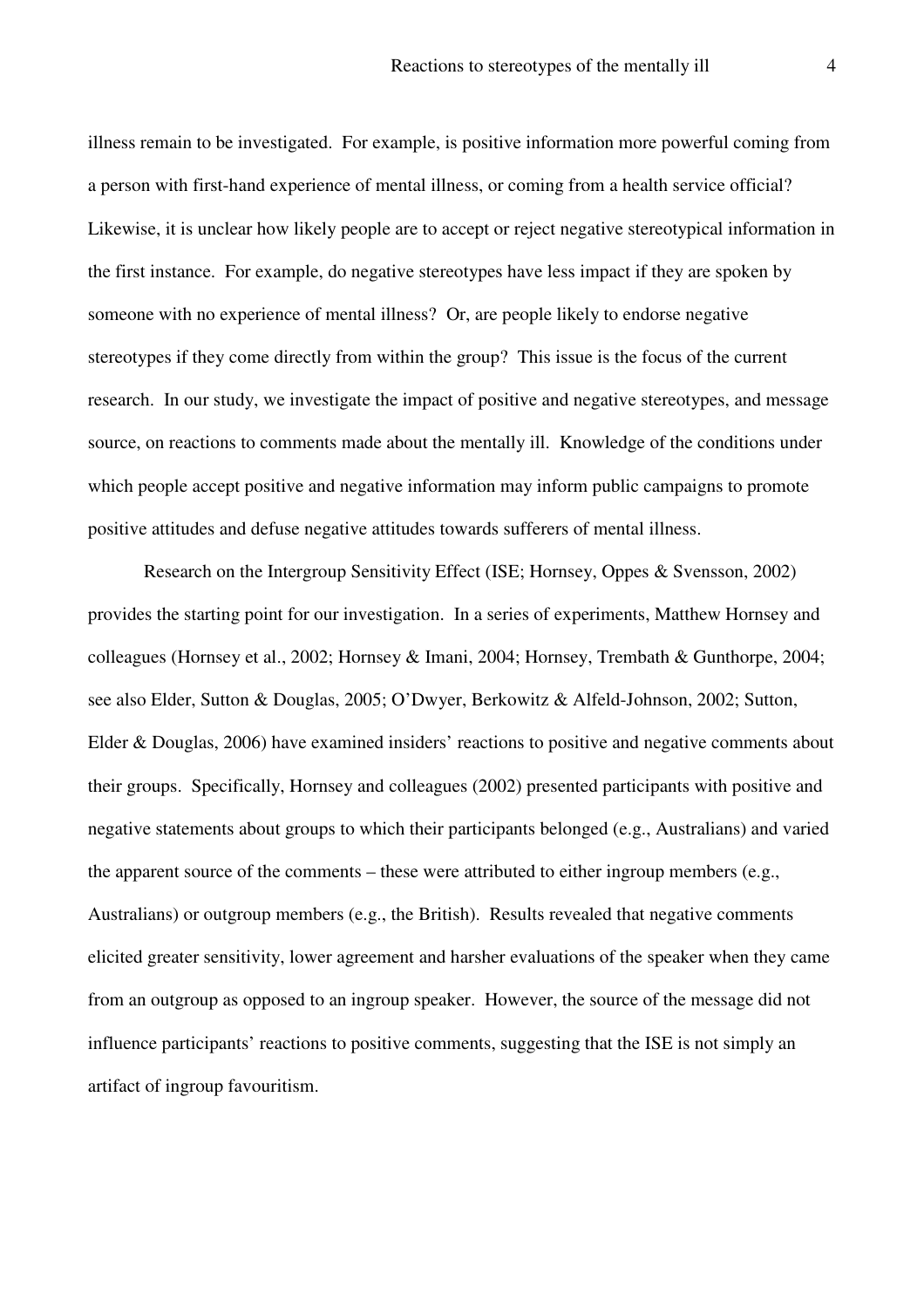In principle, negative comments can be accurate and helpful regardless of the source. Indeed, criticism can help groups identify and correct their weaknesses (Janis, 1982; Nemeth & Owens, 1997). However, criticizing a group may heighten tension and conflict between groups (Bourhis, Giles, Leyens & Tajfel, 1979). For the speaker him/herself, openly expressing negative judgments about a group may also attract unwanted accusations of prejudice (Mae & Carlston, 2005). It is therefore logical that recipients of comments about their groups will use cues such as the group membership of the speaker in deciding whether to accept or reject their comments. As Hornsey and colleagues argue, criticisms coming from within the group, however painful, can be useful. On the other hand, criticism of one's group from the outside is likely to be seen as an attack. So, in attributing positive motives to the ingroup and negative (biased) motives to the outgroup, group members are less likely to accept negative comments, however constructive, if they come from an outsider. This strategy is entirely consistent with the desire to protect one's group from external threats as is proposed by social identity theory (Maass, Milesi, Zabbini & Stahlberg, 1995; Tajfel & Turner, 1986). Other findings add further support this argument. Specifically, Hornsey et al. (2004) found that the perceived constructiveness of an ingroup speaker's motives drives the preference for internal versus external criticism (see also Sutton et al., 2006).

However, the ISE has been found to extend beyond groups of which the recipient of the comments is a member (Sutton et al., 2006). Specifically, 'bystanders' who are not themselves members of the groups being spoken of, are also sensitive to negative, stereotypical criticisms made about groups by outsiders. British participants were presented with criticisms of Australians either from an ingroup (Australian) or outgroup (e.g., American) source. Findings indicated that participants reacted unfavourably to negative comments coming from outside the criticized group, but much less so when the critic was Australian. In a further study, Sutton, Douglas, Elder and Tarrant (2007) showed that the size of the ISE was the same whether participants responded to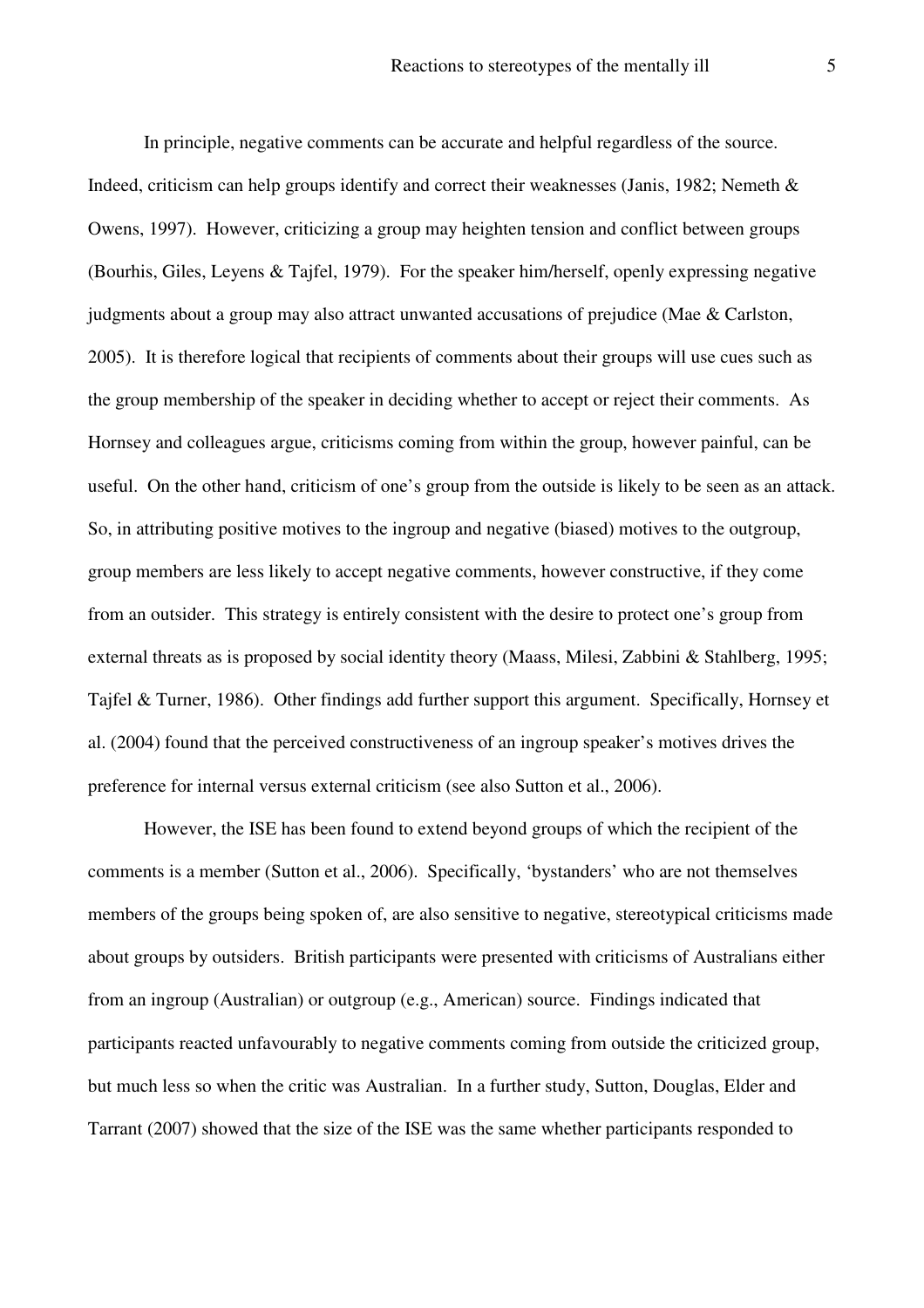criticism of their own, or other national groups (Spanish or Chinese). These results suggest that sensitivity to comments made about groups, in addition to being driven by social identity concerns for 'insiders', can also arise from concerns over the violation of social conventions in general. Expectations about politeness (Brown & Levinson, 1987), accuracy (Grice, 1975) and absence of malice (Ekman, 2001) may be significant concerns for recipients of comments who have no vested interest in the group being talked about.

Social conventions about 'what can be said' and 'who can say what' about groups may be particularly important in the case of talking about mental illness. As a group whose long-term prognosis largely depends upon the treatment of others and the perceptions of the general public (Corrigan, 2007; Pitre et al., 2007), comments made by others may play an important part in predicting long-term outcomes for the group. It is therefore important to consider the conditions under which people accept or reject comments about the mentally ill. Also, when making comments about people suffering from mental illness, speakers may need to be particularly careful to avoid sanctions against making inappropriate or 'politically incorrect' comments about this normatively-protected group (Byrne, 2000). It is highly likely that recipients will make different attributions about the speaker depending on who they are, and what they said.

We argue that social convention should influence how comments about the mentally ill are received, in much the same way as has been found in previous research (Sutton et al., 2006). Specifically, we predict that while people should be sensitive to negative comments about the mentally ill coming from people who have never suffered from a mental illness, similar comments should be seen as less offensive or threatening, and thus elicit less sensitivity, when they come from someone who *has* suffered a mental illness. Also, negative comments should influence evaluations of the speaker. While negative comments should elicit less favourable personality evaluations overall (cf. Mae & Carlston, 2005), negative comments made from an outsider should elicit less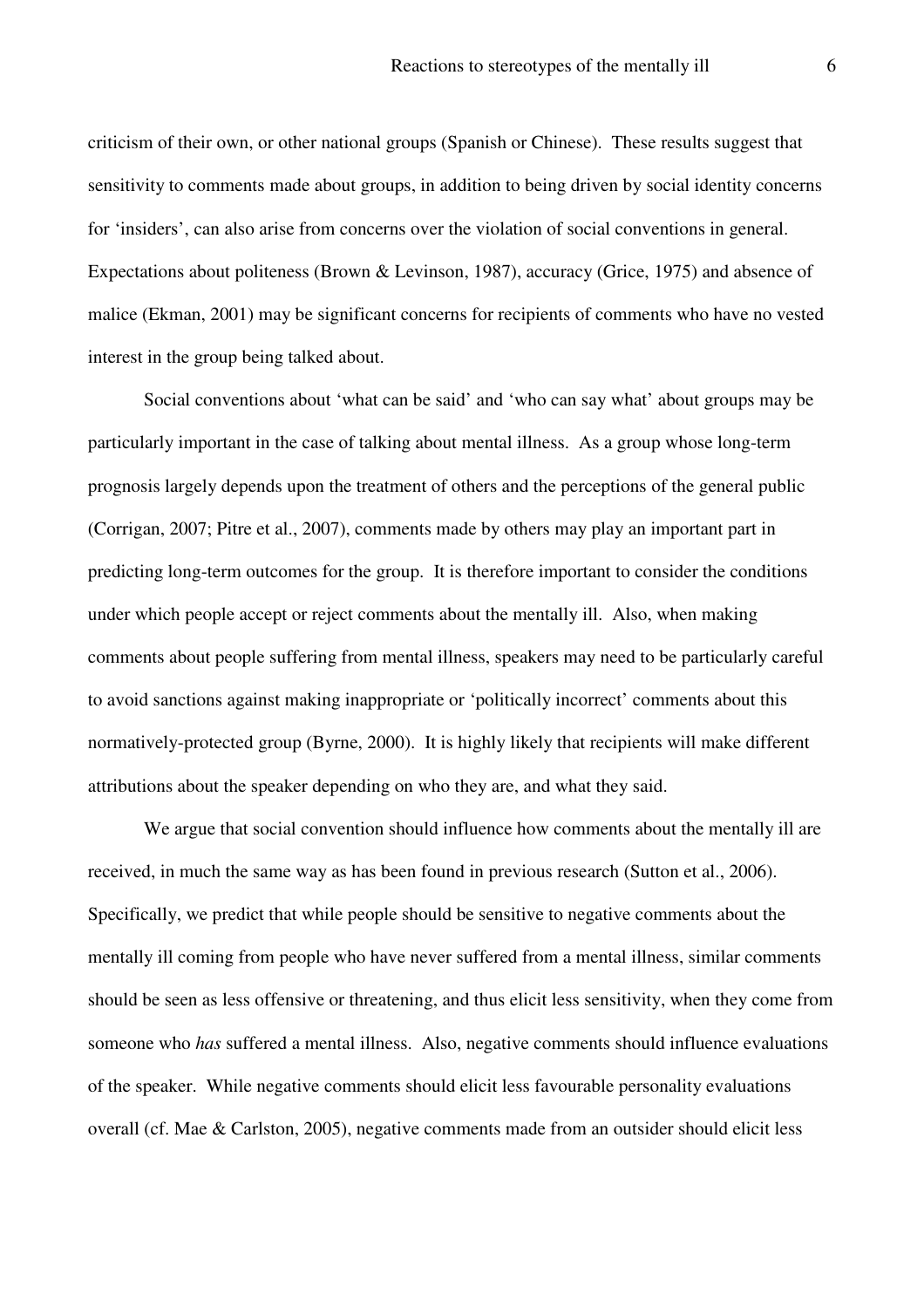favourable personality evaluations than comments from an insider. Finally, we hypothesize that the source of negative comments should predict agreement with those comments (Sutton et al., 2006). Negative comments made by an outsider should elicit less agreement than when the comments come from within the target group. We predict that these reactions will be mediated by the extent to which the comments are perceived as constructive (Hornsey et al., 2004; Sutton et al., 2006).

For positive comments, our predictions are more speculative. According to previous work (e.g., Hornsey et al., 2002; Sutton et al., 2006), one would expect no difference in sensitivity, personality evaluations or agreement whether it is an insider or outsider who makes positive comments. In previous research, source has not influenced reactions to positive comments. We would therefore expect an overall interaction between source of comments (positive/negative) and valence of comments (positive/negative), such that source influences reactions to negative comments, but not positive comments. However, because of the stigmatizing nature of mental illness the source of positive comments may matter. Indeed, some campaigns to de-stigmatize mental illness feature positive comments from people (famous or otherwise) who have suffered from mental illness, such as the 'rethink' campaign operated by the National Schizophrenia Fellowship in Britain. The implicit assumption here is that positive comments coming straight from within the stigmatized group itself will have a positive impact on public attitudes.

Of course, there is also the possibility that positive comments from *outside* the group will appear patronizing or condescending. For example, overly positive comments and language use directed at the elderly in care settings can be perceived as patronizing and belittling (e.g., Balsis & Carpenter, 2005; Hummert & Mazloff, 2001). Further, benevolently sexist remarks can seem positive and inoffensive on the surface but can appear patronizing to women and impair their performance on cognitive tasks (e.g., Dardenne, Dumont & Bollier, 2007). Also, overtly positive comments coming from an outsider may arouse suspicion of the speaker's ulterior motives. As a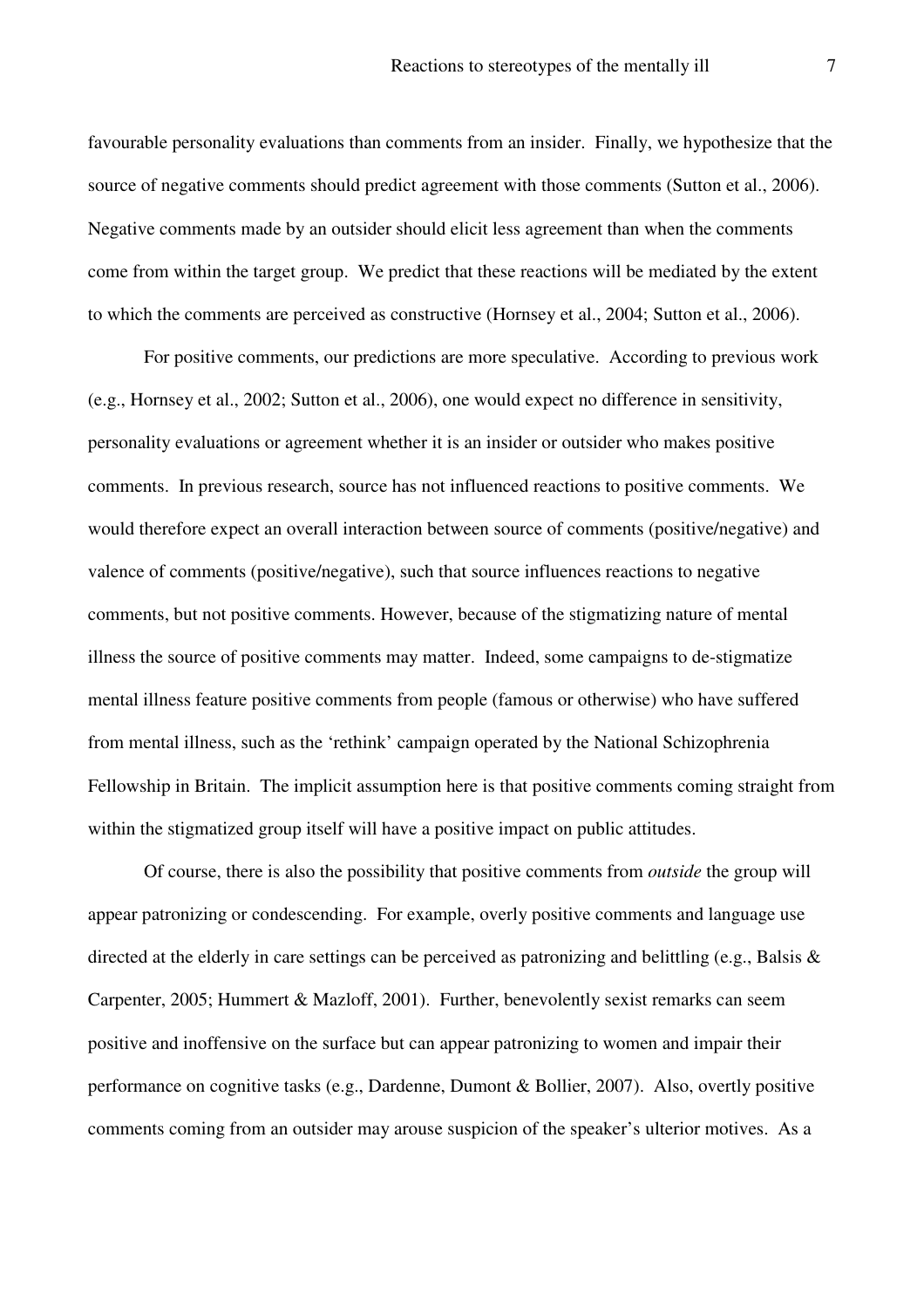result, perceivers such as bystanders in interpersonal contexts may view the speaker as dislikable and 'slimy' (Vonk, 1998). For these reasons, we might therefore also expect positive comments to be accepted more favourably from within the group than from outside the group. Because these evaluative concerns are related to whether the speaker is genuinely trying to support the mentally ill or has some ulterior motive, we also expect this effect, if it occurs, to be mediated by the perceived constructiveness of the comments.

In the present study, we therefore tested whether undergraduate students prefer positive and negative comments about the mentally ill to originate from someone who has suffered a mental illness rather than someone who has not. Participants read an interview excerpt in which an ingroup or outgroup speaker made positive or negative comments about people who suffer from mental illnesses such as schizophrenia. After reading the excerpt, participants were asked to complete a series of questions examining their sensitivity to the comments, their evaluations of the speaker, their agreement with the comments, the perceived fairness of the comments, and perceived constructiveness of the comments.

#### Method

#### *Participants and Design*

One hundred and one British undergraduate students took part in return for a reward of sweets (56 female and 45 male, with a mean age of 21.93). The experiment was a 2 (source of comments: ingroup/outgroup) x 2 (valence of comments: positive/negative) between-groups design. Participants were recruited on a university campus whilst at leisure.

#### *Materials and Procedure*

 To disguise the purpose of the research, participants were informed that the study was concerned with perceptions of personality types. They were told that after reading an extract from an interview, they would be asked to record their impressions of the interviewee. In the fictional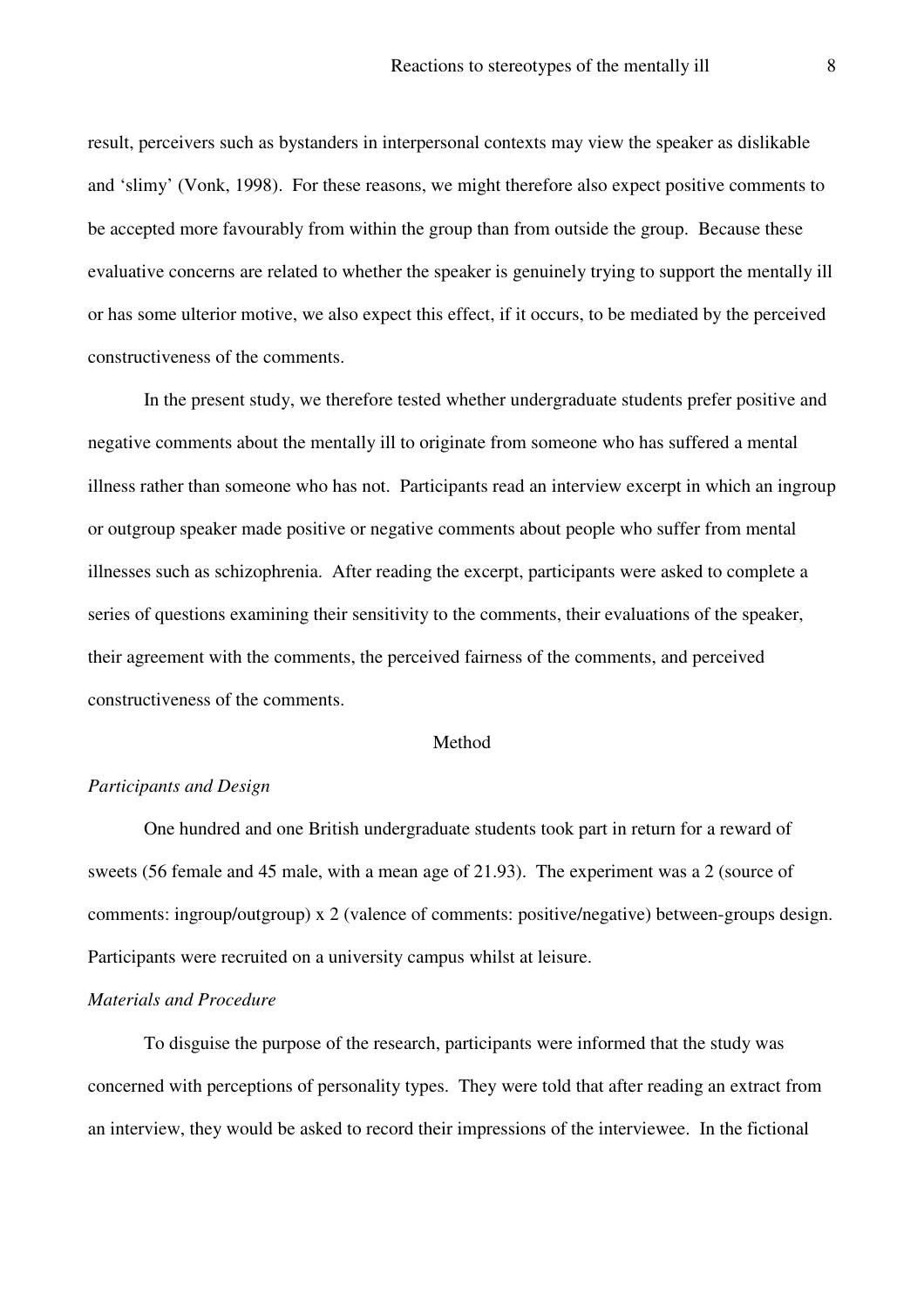interview extract, the speaker (known only as "S. Hedron") described themselves as someone who is 22 years of age and enjoys going to the movies, drinking with friends and going to the gym. At this point, the group membership of the interviewee was introduced. In the outgroup condition, the speaker stated that they had "never suffered from a mental illness". In the ingroup condition, they stated that they had "suffered from schizophrenia for the last three years". The speaker then went on to describe people with mental illness. In the positive comment condition, the speaker said "When I think of people with mental illnesses, like schizophrenia, I think of them as being loving, friendly and brave". In the negative condition, the speaker said "When I think of people with mental illnesses, like schizophrenia, I think of them as being violent, dependent and unhappy". The positive adjectives "loving", "friendly" and "brave" and the negative adjectives "violent", "dependent" and "unhappy" were obtained by asking a separate sample of 30 undergraduates to list three positive and three negative adjectives that describe people with mental illnesses, like schizophrenia. We chose the most commonly listed adjectives to include in the present study.

The first dependent measure was sensitivity to the speakers' comments ( $\alpha = .96$ ). Sensitivity was measured by asking participants "To what extent do you think the comments were..." followed by eight items including "threatening", "irritating" and "offensive". Participants responded to each item on a scale from 1 "not at all" to 7 "very much". In the same way, participants were also asked to judge the speaker's personality traits ( $\alpha$  = .64). These were measured by asking participants "To what extent do you think the speaker was…" followed by eight items including "intelligent", "friendly" and "open-minded". The scale reliability was improved by the removal of the item "respected" ( $\alpha = .87$ ), but removal of this item did not influence any of the analyses related to our hypotheses so we report analyses using the original scale. Sensitivity (Eigenvalue = 8.69, proportion of variance =  $54.32\%$ ) and personality evaluations (Eigenvalue = 1.86, proportion of variance = 11.65%) were separate but intercorrelated factors, *r*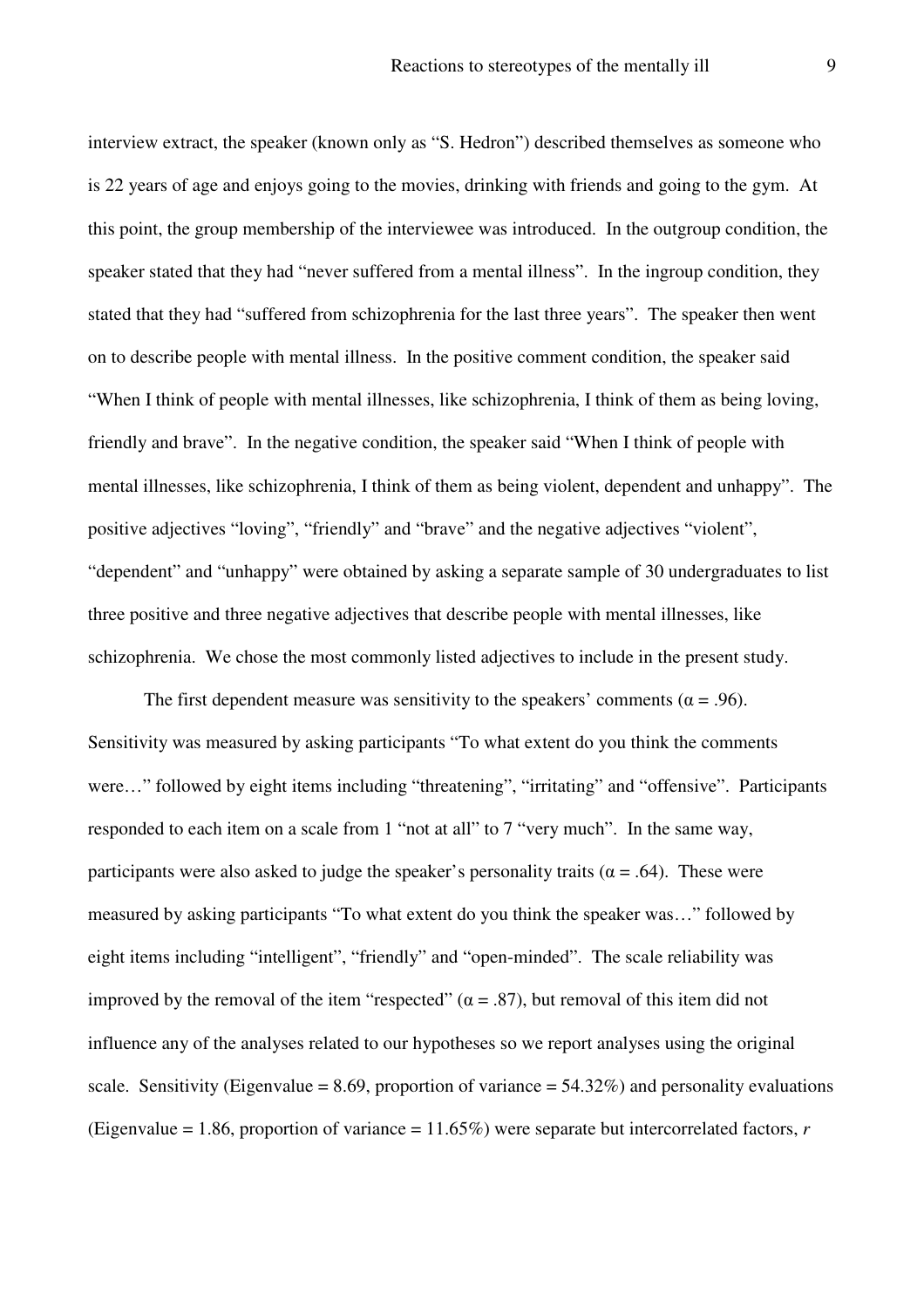$(101) = -.58$ ,  $p = .000$  in a factor analysis with direct oblimin rotation. All items loaded appropriately onto the two underlying factors.

 We also measured participants' perceptions of the fairness of the speaker's comments (1 "not very fair" to 7 "very fair"). Further, we measured participants' agreement with the comments, and the extent to which they thought the comments were constructive (from 1 "not at all" to 7 "very much"). After completion of the questionnaire, participants were debriefed and thanked.

#### Results

#### *Dependent measures*

Data were analyzed using 2 (source) x 2 (valence) ANOVAs. Means, standard deviations and *F*-ratios are presented in Table 1. For all DVs there were significant effects for both source and valence (all *p*s < .001) with the exception of agreement where the main effect of valence was marginal at  $p = 0.055$ . In each case, the outgroup speaker (vs. the ingroup speaker) and negative comments (vs. positive comments) elicited less favourable ratings.

#### $<$  Table 1  $>$

As predicted, source x valence interactions emerged for sensitivity ( $p = .016$ ,  $\eta^2 = .06$ ), personality trait judgments ( $p = .007$ ,  $\eta^2 = .07$ ), agreement ( $p = .003$ ,  $\eta^2 = .09$ ) and fairness ( $p =$ .036,  $\eta^2$  = .04). In line with previous research, all dependent measures were affected by source when messages were negative more so than when they were positive.

 Although the predicted interaction emerged for all dependent variables, simple main effects analyses revealed that DVs were influenced by source when the messages were negative *and* when they were positive. Specifically, for negative  $F(1,97) = 38.40$ ,  $p = .000$ ,  $\eta^2 = .28$  *and* positive comments  $F(1,97) = 11.61$ ,  $p = .007$ ,  $\eta^2 = .07$ , an external speaker elicited more sensitivity than an internal speaker. For negative  $F(1,97) = 53.27$ ,  $p = .000$ ,  $\eta^2 = .35$  *and* positive comments  $F(1,97) =$ 9.27,  $p = .003$ ,  $\eta^2 = .09$ , an external speaker elicited less agreement than an internal speaker.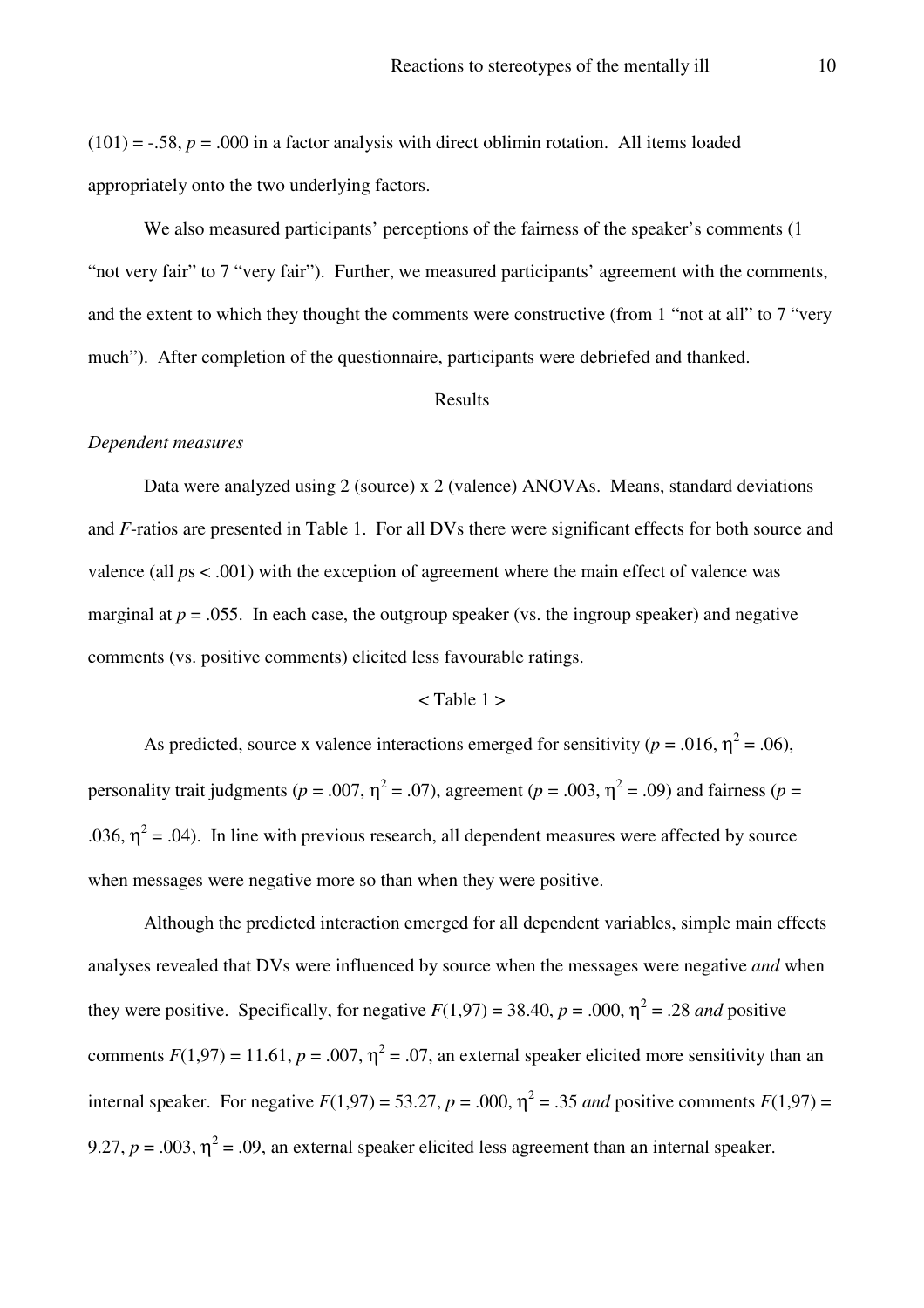Finally, both negative  $F(1,97) = 48.24$ ,  $p = .000$ ,  $\eta^2 = .33$  *and* positive comments  $F(1,97) = 15.97$ ,  $p$  $= .000$ ,  $\eta^2 = .14$  were seen as less fair coming from an external speaker than an internal speaker. The only exception to this was for personality evaluations, where an internal speaker was evaluated more favourably than an external speaker in the context of negative comments  $F(1,97) = 23.72$ ,  $p =$ .000,  $\eta^2$  = .20 but not positive comments  $F(1,97) = .973$ ,  $p = .326$ ,  $\eta^2 = .01$ .

#### *Perceived constructiveness of the comments*

As we predicted, there was a significant effect of source on perceived constructiveness for negative comments,  $F(1,97) = 56.98$ ,  $p = .000$ ,  $\eta^2 = .37$ . Negative comments were seen as more constructive from an ingroup source than an outgroup source. We applied Baron and Kenny's (1986) regression procedure to explore the potential mediating role of constructiveness in the effect of source on the DVs (see Table 2). For all four dependent measures, constructiveness was a significant mediator, obviating (sensitivity, personality evaluations, fairness) or attenuating (agreement) the effect of comment source.

#### $\langle$  Table 2  $>$

For positive comments there was also a significant effect of source on perceived constructiveness,  $F(1,97) = 15.77$ ,  $p = .000$ ,  $\eta^2 = .14$ . Like negative comments, positive comments were viewed as more constructive from an ingroup source than an outgroup source. Mediation analyses revealed that for sensitivity, agreement and perceived fairness, constructiveness was a significant mediator, obviating the effect of comment source (see Table 2).

An overall main effect of source on constructiveness also emerged,  $F(1,97) = 66.55$ ,  $p =$ .000,  $\eta^2$  = .41). Collapsed across comment valence, constructiveness mediated the effect of source on all dependent measures (see Table 2). Finally, a source x valence interaction emerged for constructiveness,  $F(1,97) = 6.60$ ,  $p = .012$ ,  $\eta^2 = .06$ . As was the case for our dependent measures, source affected constructiveness when the comments were negative more so than when they were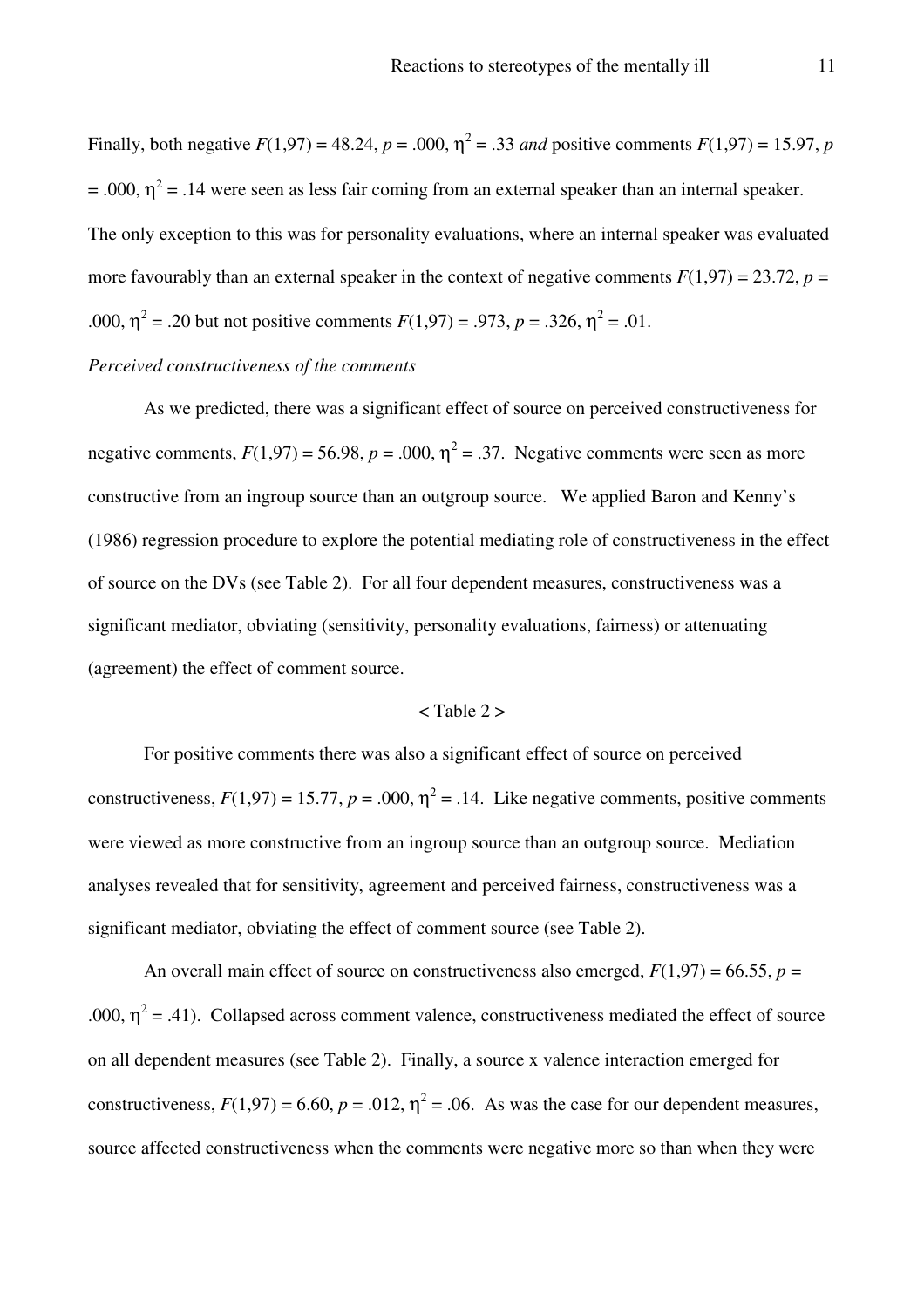positive. For all four dependent measures, constructiveness was a significant mediator, attenuating (agreement) or obviating (sensitivity, personality evaluations and fairness) the interaction between source and valence (see Table 3).

#### $<$  Table 3  $>$

So perceived constructiveness predicted the effect of source on the dependent measures for positive comments, negative comments and collapsed across message valence. It also explained why source affected the dependent measures more when messages were negative than when they were positive.

#### Discussion

This study examined people's responses to positive and negative stereotypical comments about sufferers of mental illness, taking into account the source of the comments (ingroup or outgroup). Results revealed that participants were more sensitive, perceived the speaker less favourably, agreed less, and believed that the comments were less fair, when they came from an outsider (someone who has never suffered a mental illness) than an insider (someone who has suffered a mental illness). As expected, this difference was more pronounced for negative generalizations. However, contrary to previous research using only non-stigmatized target groups (e.g., Hornsey et al., 2002; 2004; Sutton et al., 2006), participants in the current study also reacted less favourably to *positive* generalizations originating from an outsider than from an insider. This is the first demonstration of an intergroup sensitivity effect for positive comments. It appears to be appropriate for outsiders to praise this non-stigmatized group. However, it is not necessarily appropriate for outsiders to praise this stigmatized group in a similar way.

Consistent with previous research, our results revealed that responses to comments made about the mentally ill were attributable to the relatively constructive motives assigned to internal speakers over outgroup speakers (cf. Hornsey & Imani, 2004). Across positive and negative comments and for positive and negative comments separately, perceived constructiveness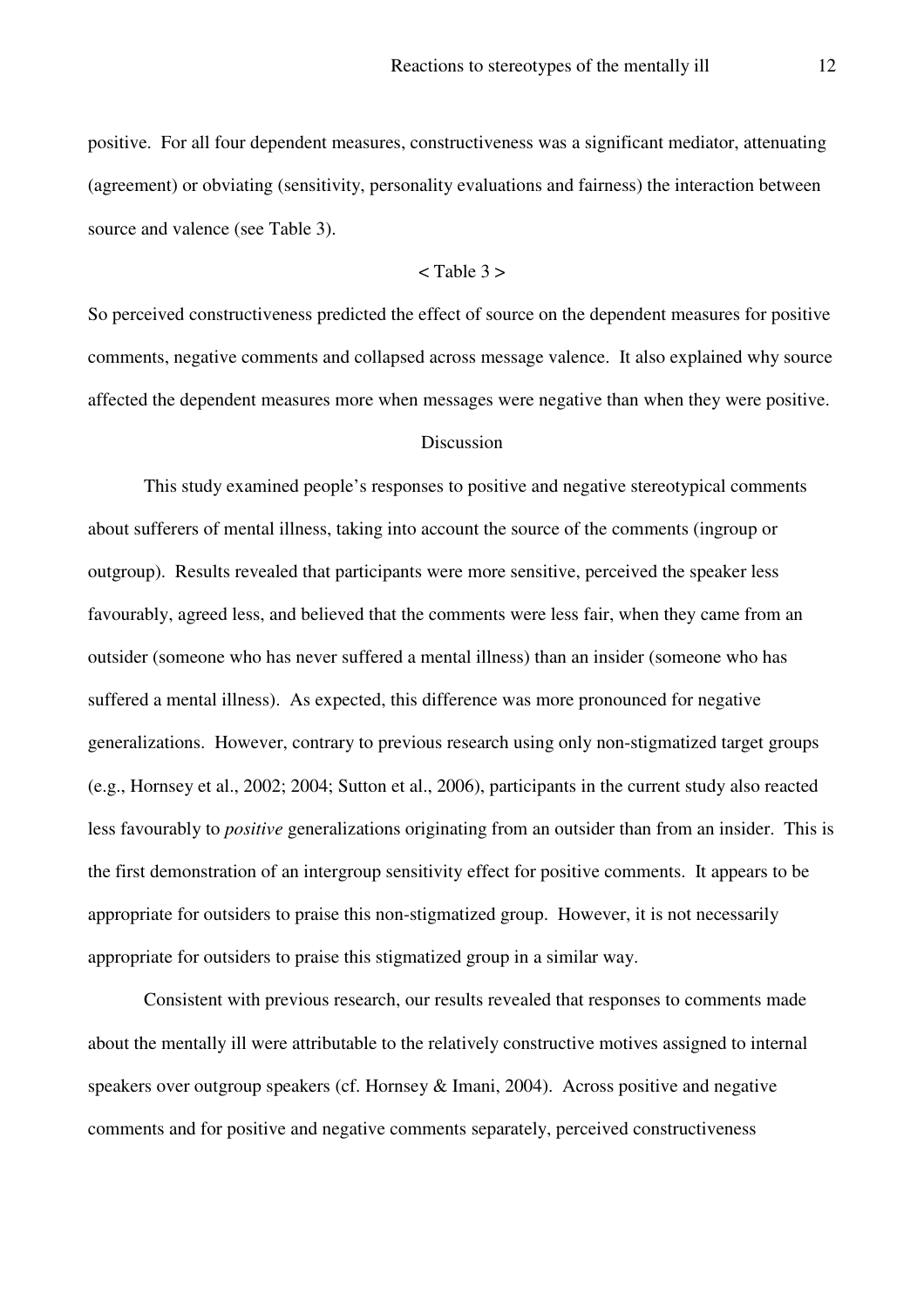consistently mediated the ISE. Further, differences between the ISE for positive and negative comments were mediated by perceived constructiveness. So, the perceived constructiveness of the comments explained why the source of the comments mattered more when comments were negative than when they were positive.

The current findings have implications for programs designed to de-stigmatize mental illness. In particular, positive comments were more favourably received from an ingroup rather than an outgroup speaker. This suggests that campaigns may be most effective when they include statements from persons *within* the stigmatized group. It is particularly important to note that, for positive comments, participants' agreement was substantially higher when comments came from an ingroup source than an outgroup source. Therefore, one tangible way to make campaigns to destigmatize mental illness more effective may be to carefully consider the source of the information intended to induce attitude change – a person suffering from schizophrenia, for example, may be more likely to change attitudes of the general public towards schizophrenia than a non-sufferer such as a health professional who makes exactly the same positive comments.

These results also point to the importance of social convention in responding to stereotypical comments concerning mental illness. Participants in the current study were not necessarily motivated to protect the esteem or reputation of the target group since they were not members of this group themselves. Their responses were therefore likely to be informed by a sense of what is normatively (or morally) right or wrong rather than being motivated by their own social identity concerns. Indeed, participants' reactions to comments made about the mentally ill depended on the motives they attributed to the speaker as a sufferer of mental illness who can be constructive and helpful (cf. Kaplan, 2001) and were not directly tied to the speaker's social identity as a member or non-member of the target group.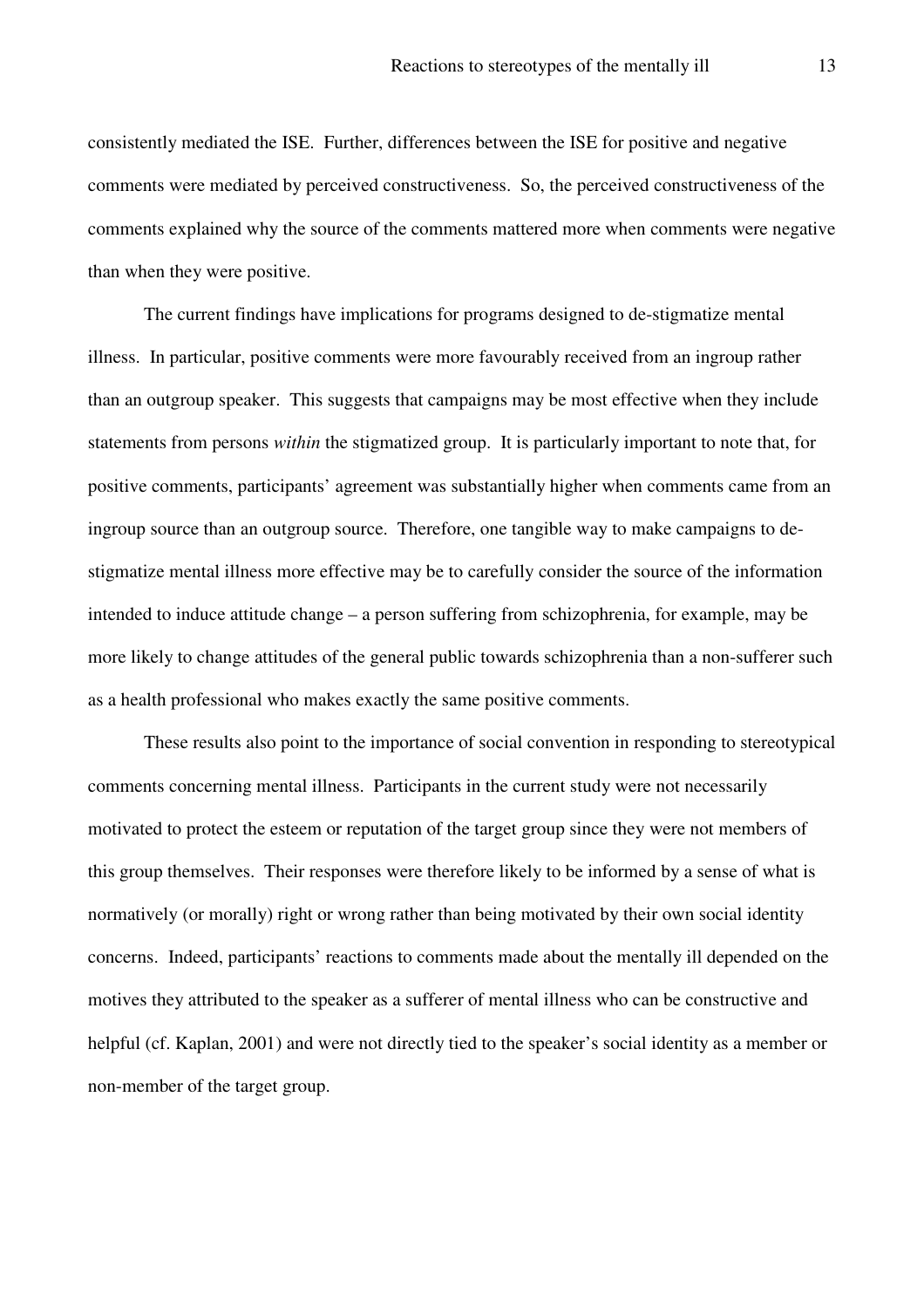Finally, these results suggest that one rhetorical strategy that outgroup members might use to defuse the effects of their negative comments – that of 'sugaring the pill' with some positive comments – may not necessarily work for comments made about stigmatized groups. While this strategy may be effective in reducing sensitivity to comments made about non-stigmatized groups (Hornsey, Robson, Smith, Esposo & Sutton, 2008), our results here suggest that people may react negatively to even the most positive comments about the mentally ill when they come from outside the group.

We should also note that a strength of our current research lies in the decision to use the third-person pronoun "them" when referring to people suffering a mental illness, in both the ingroup and outgroup speaker conditions. Although it is typical practice to use self-inclusive firstperson pronouns (e.g., "us") for ingroup speakers in this type of research (e.g., Hornsey et al., 2002; Hornsey & Imani, 2004; Sutton et al., 2006), in using the third-person pronoun our results demonstrate that reactions to comments about groups, at least by non-group members or 'bystanders', may not be dependent on the speaker including or excluding him/herself from the target group.

Future research should examine the generalizability of the current findings. It is possible that the effects of message valence and source extend to other stigmatized groups such as blacks, gays and the elderly or other groups where equally resistant stereotypes exist. If this is the case, it will also be important to examine why the ISE occurs for positive stereotypical comments of stigmatized groups but not for non-stigmatized groups. Indeed, positive comments directed at these groups from outsiders may be viewed as patronizing or may arouse suspicion of an ulterior motive (cf. Vonk, 1998). However, it may also be helpful to consider the perceived prejudice of the speaker. Mae and Carlston (2005) found that speakers who made positive and negative generalizations about groups were disliked to the extent to which they were also perceived as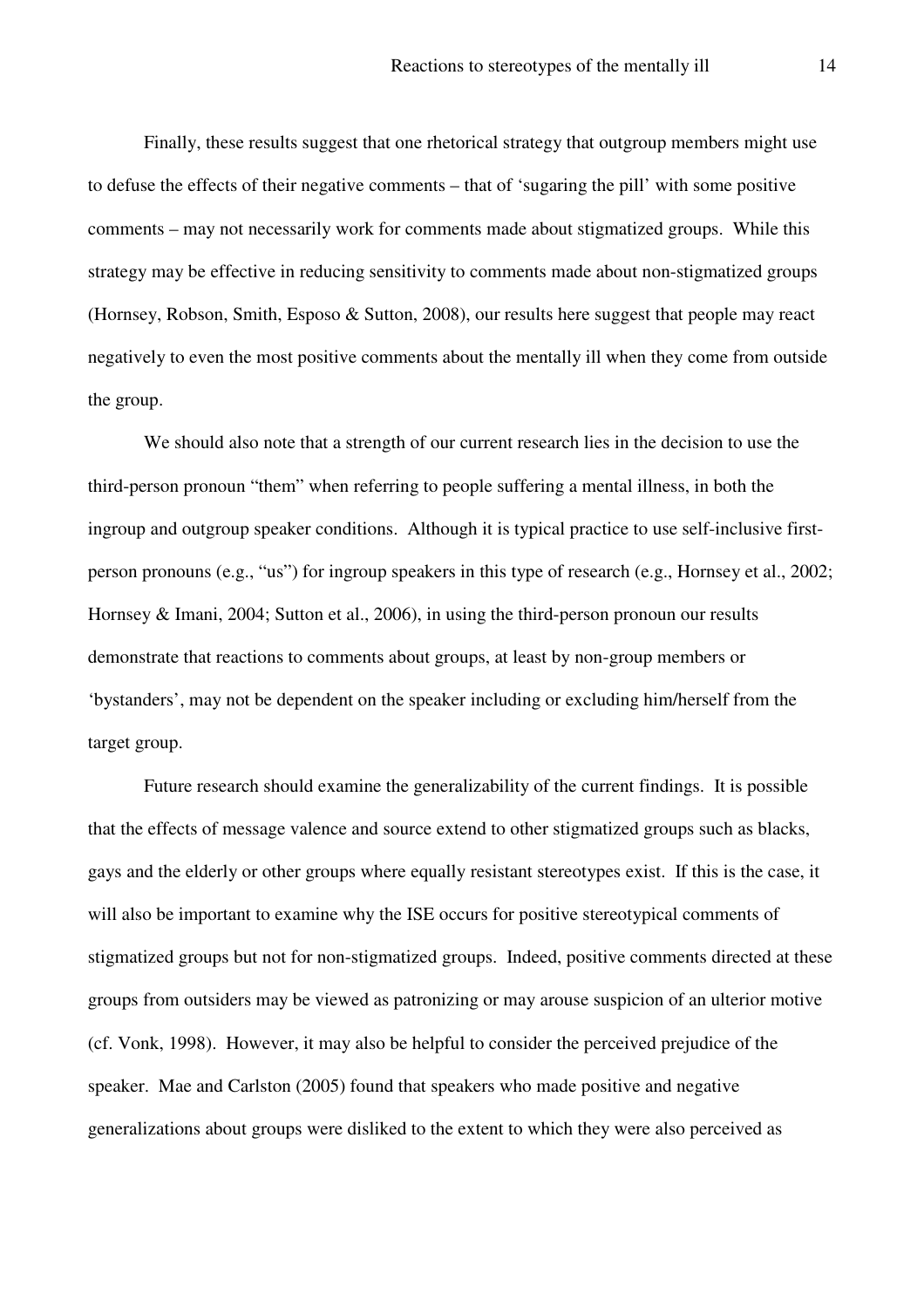prejudiced. Perhaps in the case of stigmatized (vs. non-stigmatized) groups, perceived prejudice becomes an important factor that people use to judge the speaker. A person from the outside who is prepared to jump to conclusions about stigmatized groups – positive *or* negative– may be perceived as prejudiced in a way that an insider would not be perceived. Outsiders' comments may be taken less favourably as a consequence of their greater perceived prejudice.

Overall, the current study offers a practical suggestion and an extension to the literature on group criticism. First, it appears that a vital ingredient of mental illness anti-discrimination campaigns may be to include positive, stereotypical comments from mental illness sufferers themselves. Indeed, this validates some of the strategies that are currently being used in antidiscrimination campaigns whose effectiveness is not fully known. Further, the study extends the social psychological literature on the intergroup sensitivity effect by demonstrating that it is not always the case that praise is accepted equally favourably from an ingroup and outgroup source. In the case of stigmatized groups, it may be that outgroup members are best keeping even their positive stereotypes to themselves.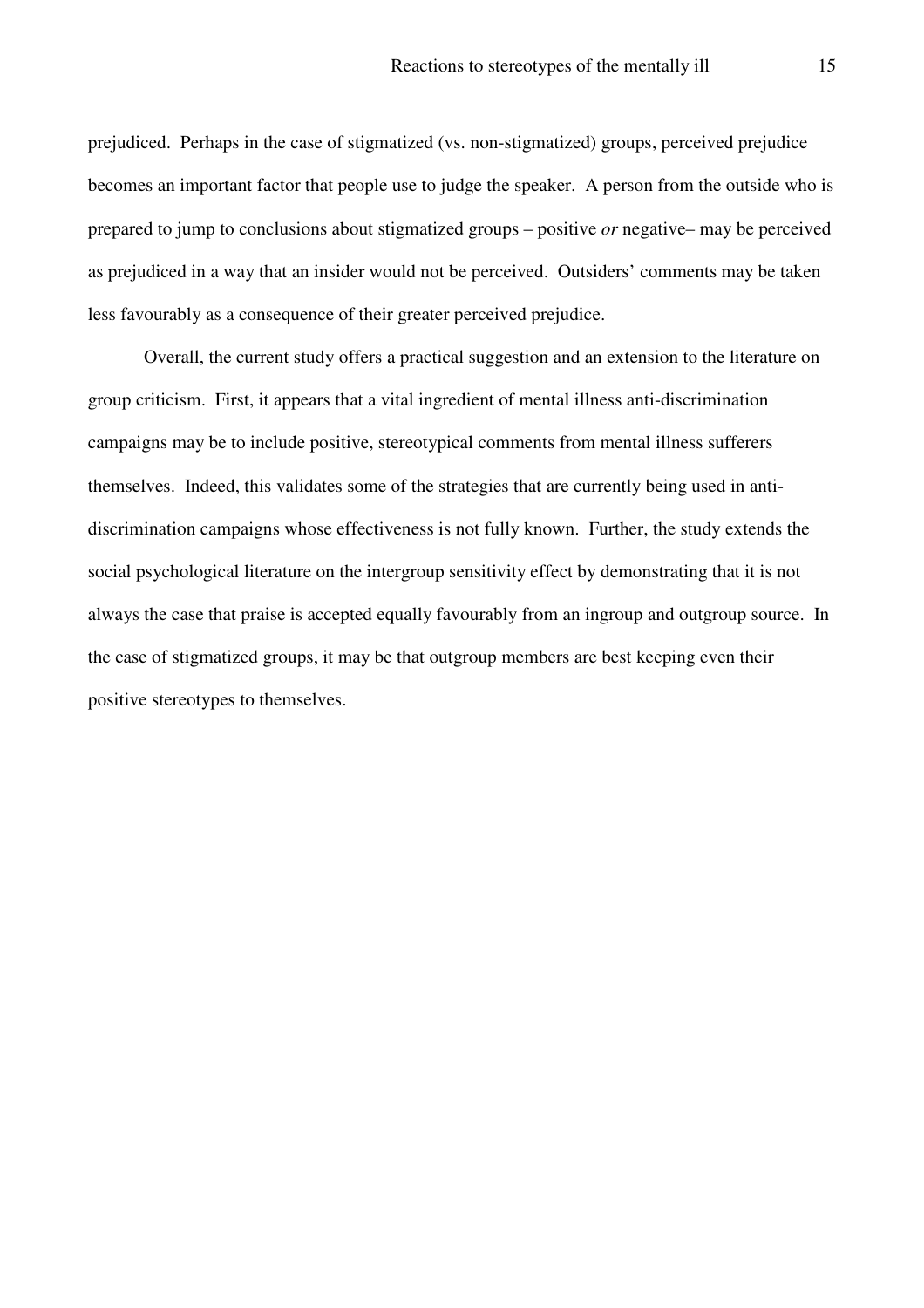#### References

- Balsis, S., & Carpenter, B.D. (2005). Evaluations of elderspeak in a caregiving context. *Clinical Gerontologist, 29,* 79-96.
- Baron, R.M. & Kenny, D.A. (1986). The moderator-mediator variable distinction in social psychological research: Conceptual, strategic, and statistical considerations. *Journal of Personality and Social Psychology, 51,* 1173-1182.
- Ben-Porath, D.D. (2002). Stigmatization of individuals who receive psychotherapy: An interaction between help-seeking behavior and the presence of depression. *Journal of Social and Clinical Psychology, 21,* 400-413.
- Bourhis, R. Giles, H., Leyens, J.P., & Tajfel, H. (1979). Psycholinguistic distinctiveness: Language divergence in Belgium. In H. Giles & R. St. Clair (Eds.), *Language and social psychology* (p. 158-185). Oxford, UK: Blackwell.
- Boysen, G.A., & Vogel, D.L. (2008). Education and mental health stigma: The effects of attribution, biased assimilation, and attitude polarization. *Journal of Social and Clinical Psychology, 27*, 447-470.
- British Broadcasting Corporation (2002). *Campaign to end stigma of mental illness*. Retrieved from http://news.bbc.co.uk/1/hi/health/2116303.stm,  $21<sup>st</sup>$  April 2009.
- Britt, T.W., Greene-Shortridge, T.M., Brink, S., Nguyen, O.B., Rath, J., Cox, A.L., Hoge, C.W., & Castro, C.A. (2008). Perceived Stigma and Barriers to Care for Psychological Treatment: Implications for Reactions to Stressors in Different Contexts. *Journal of Social and Clinical Psychology, 27,* 317-335.
- Brown, P., & Levinson, S.C. (1987). *Politeness: Some universals in language usage*. Cambridge, UK: Cambridge University Press.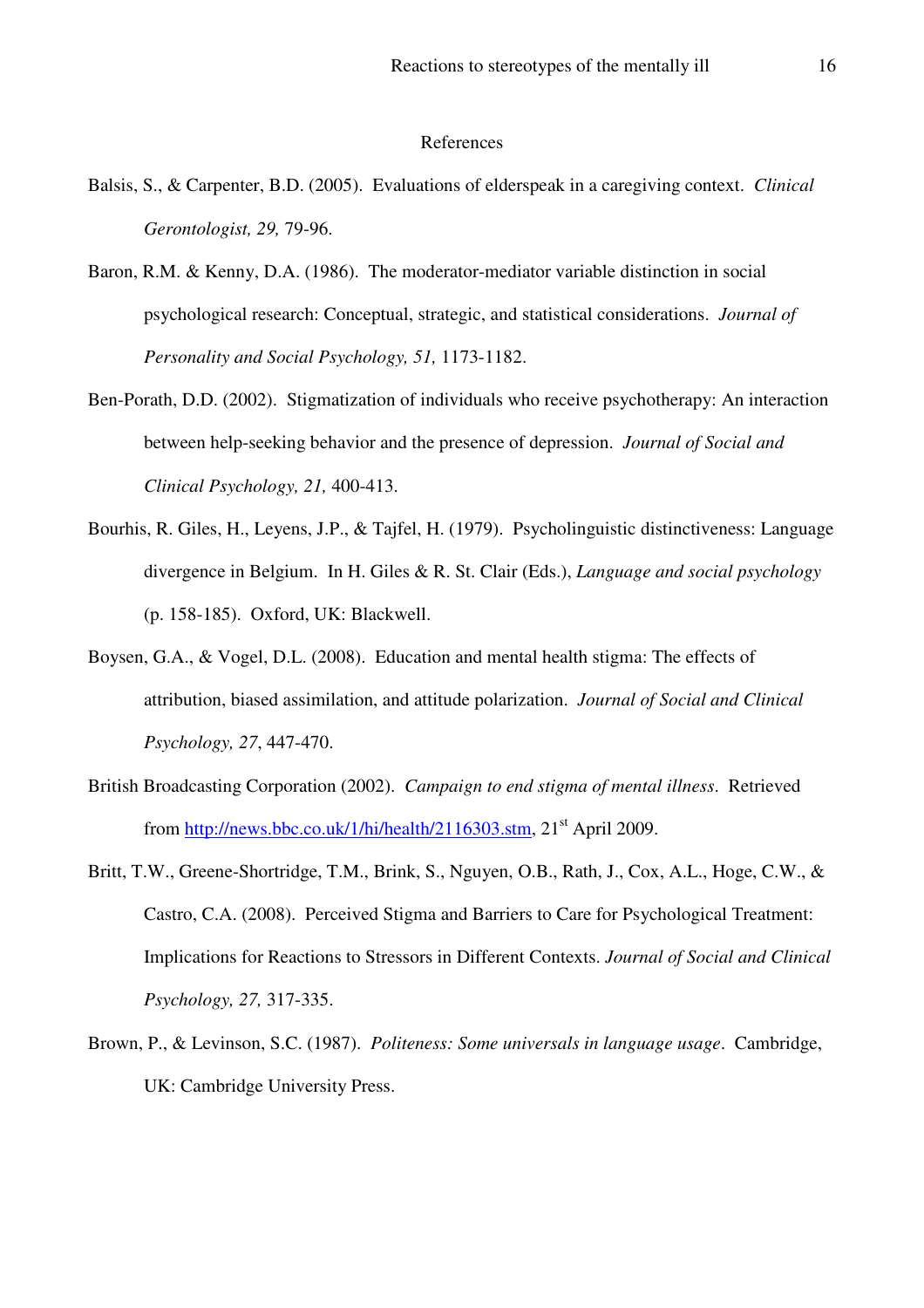- Byrne, P. (2000). Stigma of mental illness and ways of diminishing it. *Advances in Psychiatric Treatment, 6,* 65-72.
- Corrigan, P.W. (2007). How clinical diagnosis might exacerbate the stigma of mental illness. *Social Work, 52*, 31-39.
- Corrigan, P.W., Watson, A.C., & Barr, L. (2006). The self-stigma of mental illness: Implications for self-esteem and self-efficacy. *Journal of Social and Clinical Psychology, 25,* 875-884.
- Crisp, A., Gelder, M.G., Rix, S., Meltzer, H.I., & Rowlands, O.J. (2000). The stigmatisation of people with mental illness. *British Journal of Psychiatry*, *177*, 4-7.
- Dardenne, B., Dumont, M., and Bollier, T. (2007). Insidious dangers of benevolent sexism: Consequences for women's performance. *Journal of Personality and Social Psychology, 93,* 764-779.
- Davies, T. (1998). *ABC of mental health*. London: BMJ Books.
- Ekman, P. (2001). *Telling lies: Clues to deceit in the marketplace, politics and marriage.* New York: Norton.
- Elder, T.J., Sutton, R.M., & Douglas, K.M. (2005). Keeping it to ourselves: Effects of audience size and composition on reactions to criticisms of the ingroup. *Group Processes and Intergroup Relations, 8*, 231-244.
- Feldman, D.B., & Crandall, C.S. (2007). Dimensions of mental illness stigma: What about mental illness causes social rejection? *Journal of Social and Clinical Psychology, 26*, 137-154.
- Grice, H.P. (1975). Logic and conversation. In J.H. Greenberg (Ed.), *Universals of language* (pp. 58-90). Cambridge, MA: MIT Press.
- Hamilton, D.L. & Sherman, J.W. (1994). Stereotypes. In R.S. Wyer & T.K. Srull (Eds.), *Handbook of social cognition*, (pp. 1-68). Hillsdale, NJ: Erlbaum.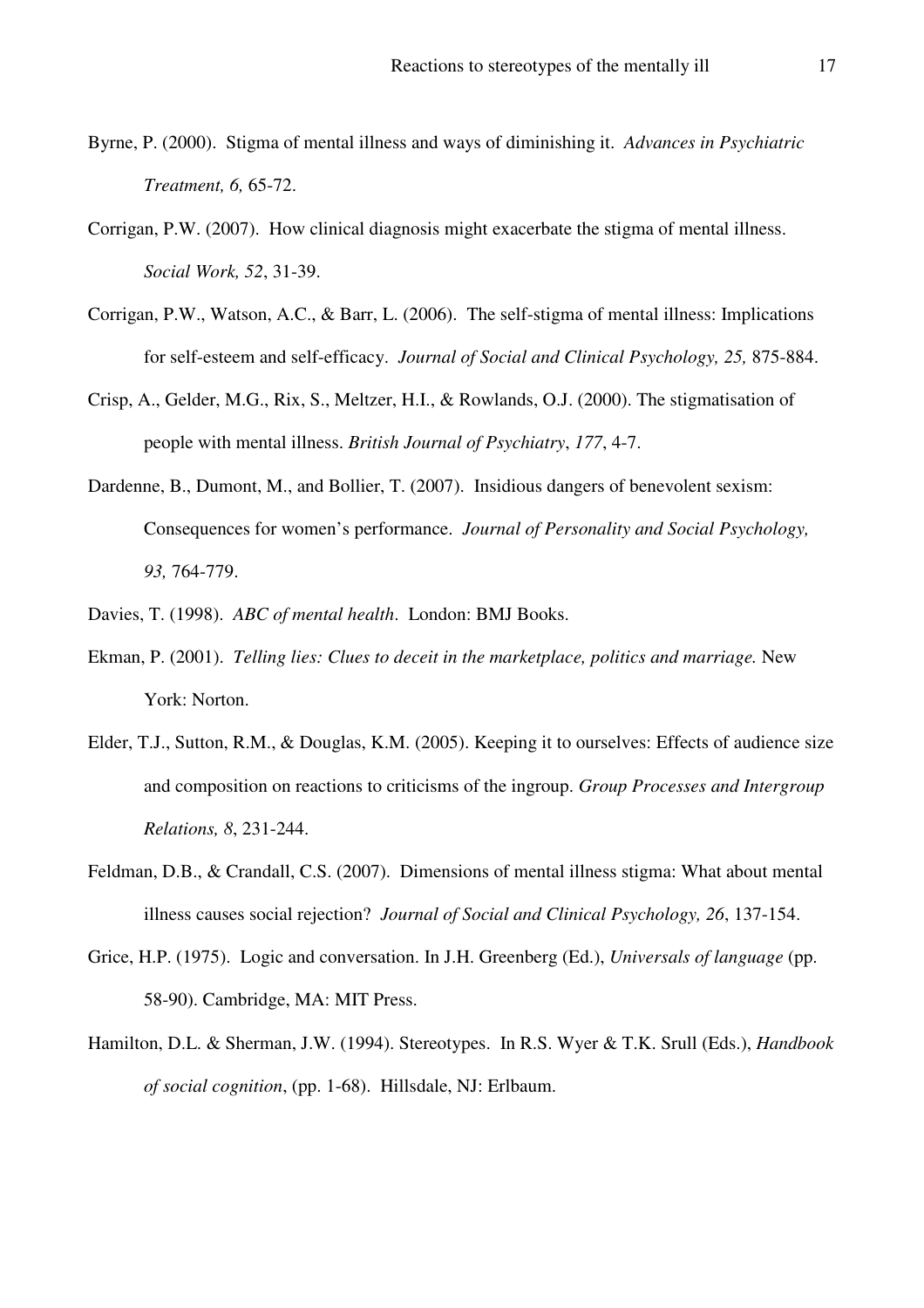- Hornsey, M.J., & Imani, A. (2004). Criticizing groups from the inside and the outside: A social identity perspective on the intergroup sensitivity effect. *Personality and Social Psychology Bulletin, 30,* 365-383.
- Hornsey, M.J., Oppes, T. & Svensson, A. (2002). "It's OK if we say it, but you can't": Responses to intergroup and intragroup criticism. *European Journal of Social Psychology*, *32*, 293-307.
- Hornsey, M.J., Robson, E., Smith, J., Esposo, S., & Sutton, R.M. (2008). Sugaring the pill: Assessing rhetorical strategies designed to minimize defensive reactions to group criticism. *Human Communication Research, 34,* 70-98.
- Hornsey, M.J., Trembath, M. & Gunthorpe, S. (2004). 'You can criticize because you care': Identity attachment, constructiveness, and the intergroup sensitivity effect. *European Journal of Social Psychology, 34,* 499-518.
- Hummert, M.L., & Mazloff, D.C. (2001). Older adults' responses to patronizing advice: Balancing politeness and identity in context. *Journal of Language and Social Psychology, 20,* 167-195.
- Janis, I. L. (1982). *Groupthink: Psychological studies of policy decisions and fiascos*. Boston, MA: Houghton Mifflin.
- Kaplan, L.V. (2001). Intentional agency, responsibility and justice. In B.F. Malle, L.J. Moses & D.A. Baldwin (Eds.), *Intentions and intentionality: Foundations of social cognition* (pp. 367-379). Cambridge, MA: MIT Press.
- Luty, J., Umoh, O., Sessay, M., & Sarkhel, A. (2007). Effectiveness of changing minds campaign factsheets in reducing stigmatised attitudes towards mental illness. *Psychiatric Bulletin, 31,* 377-381.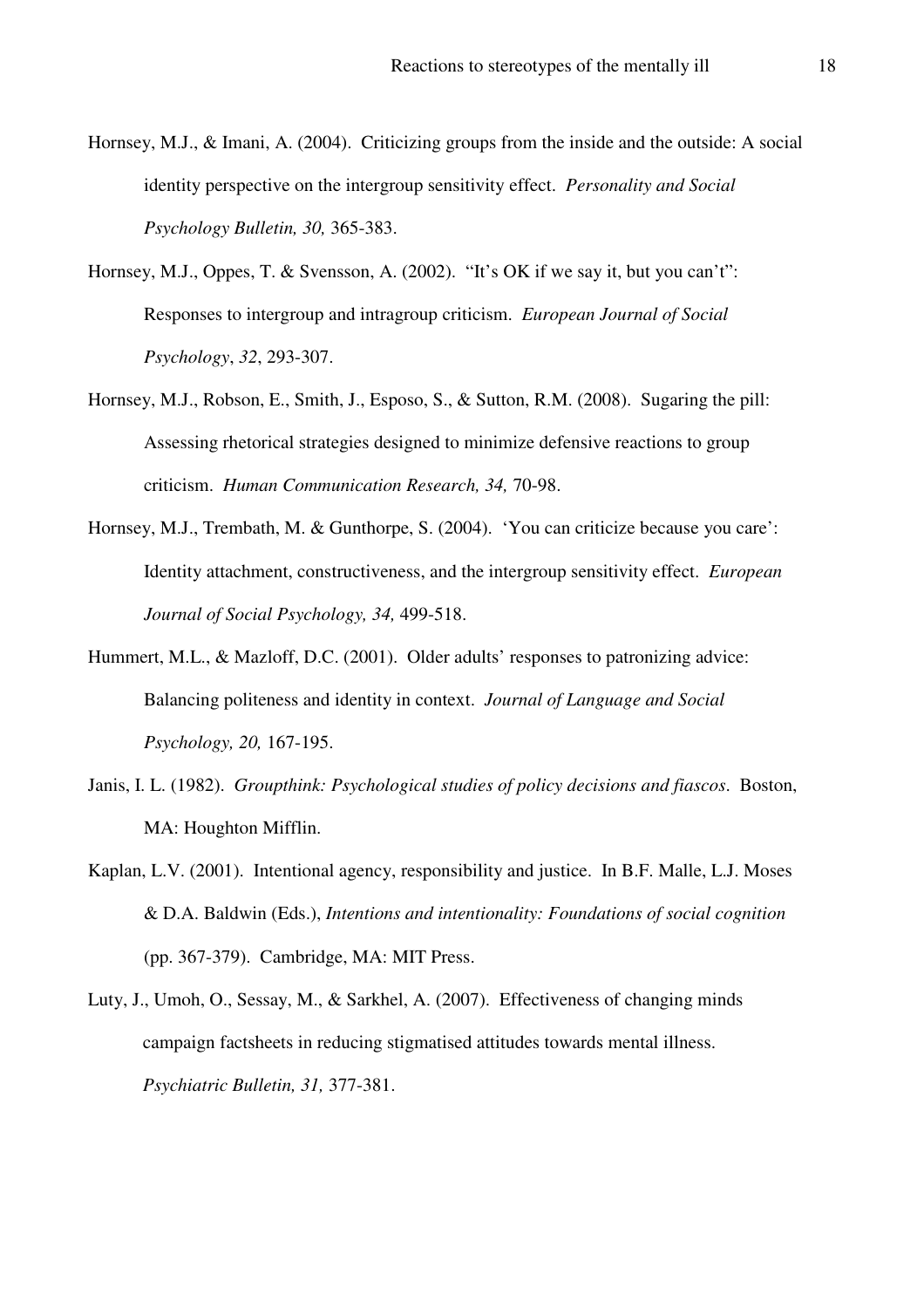- Maass, A., Milesi, A., Zabbini, S., & Stahlberg, D. (1995). Linguistic intergroup bias: Differential expectancies or in-group protection? *Journal of Personality and Social Psychology, 68*, 116-126.
- Mae, L., & Carlston, D.E. (2005). Hoist on your own petard: When prejudiced remarks are recognized and backfire on speakers. *Journal of Experimental Social Psychology*, *41*, 240-255.
- National Institute for Mental Health in England (2004). *Scoping review on mental health and anti stigma and discrimination – Current activities and what works*. Retrieved from http://www.sesami.org.uk/stigmascoping\_summary.pdf on 21st April, 2009.
- Naylor, P., Cowie, H., Talamelli, L. & Dawkins, J. (2002). *The development of adolescent pupils' knowledge about and attitudes towards mental health difficulties*. Project Report to PPP Medical Healthcare Trust.
- Nemeth, C., & Owens, P. (1996). Making workgroups more effective: The value of minority dissent. In M. A. West (Ed.), *The handbook of workgroup psychology* (pp. 125-121). Chichester, UK: Wiley.
- Oakes, P.J., Haslam, S.A., & Turner, J.C. (1994). *Stereotyping and social reality*. London: Blackwell.
- O'Dwyer, A. Berkowitz, N.H., & Alfeld-Johnson, D. (2002). Group and person attributions in response to criticism of the ingroup. *British Journal of Social Psychology, 41,* 563-588*.*
- Pitre, N., Stewart, S., Adams, S., Bedard, T., & Landry, S. (2007). The use of puppets with elementary school children in reducing stigmatizing attitudes towards mental illness. *Journal of Mental Health, 16*, 415-429.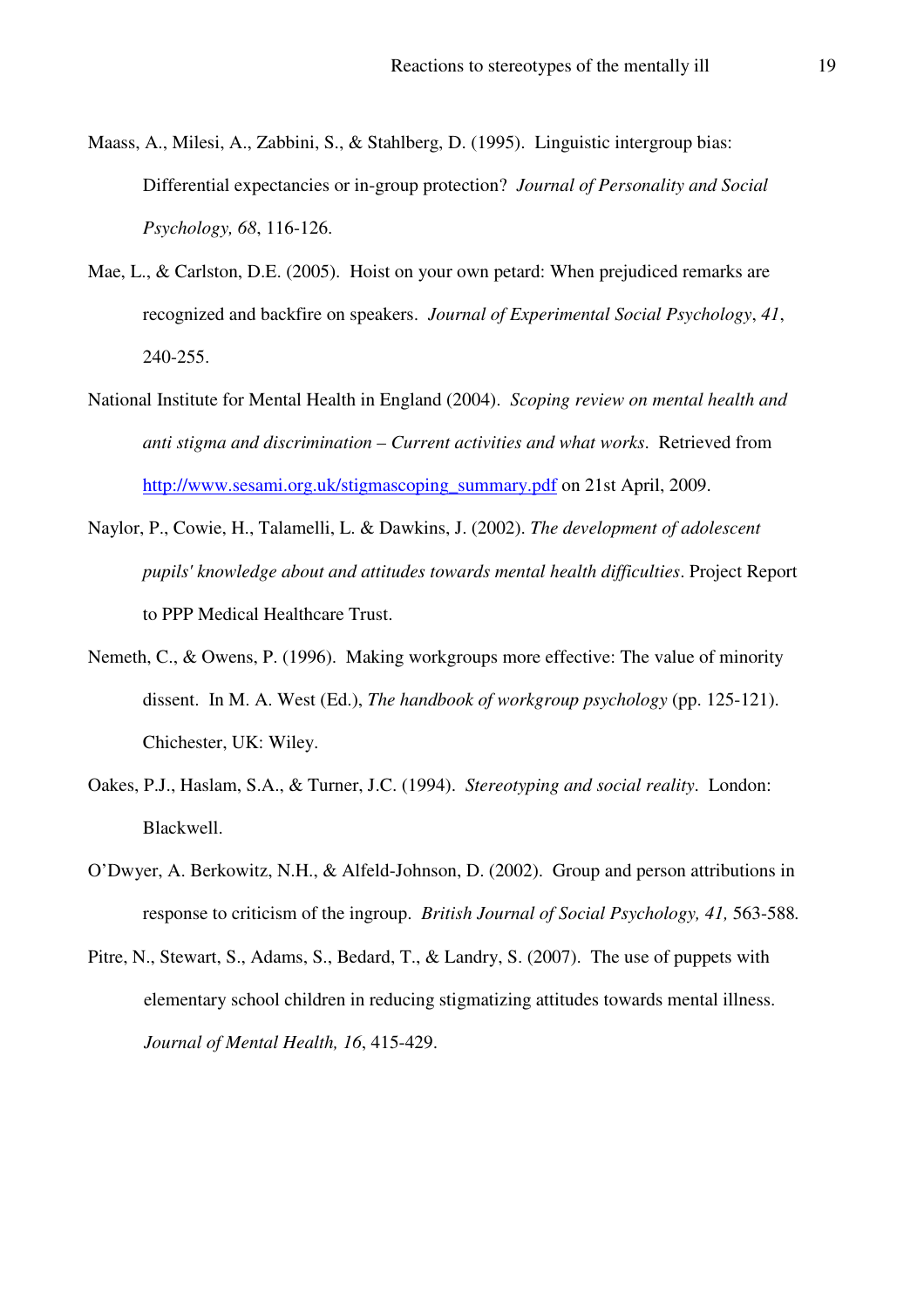- Reinke, R.R., Corrigan, P.W., Leonhard, C., Lundin, R.K., & Kubiak, M.A. (2004). Examining two aspects of contact on the stigma of mental illness. *Journal of Social and Clinical Psychology, 23,* 377-389.
- Sutton, K.M., Douglas, K.M., Elder, T.J., & Tarrant, M. (2007). Social identity and social convention in responses to criticisms of groups. In Y. Kashima, K. Fiedler and P. Freytag (Eds.), *Stereotype dynamics: Language-based approaches to stereotype formation, maintenance, and transformation*. (pp. 339-365). Mahwah, NJ, USA: Laurence Erlbaum.
- Sutton, R.M., Elder, T.J., & Douglas, K.M. (2006). Reactions to internal and external criticism of outgroups: Social convention in the intergroup sensitivity effect. *Personality and Social Psychology Bulletin, 32,* 563-575.
- Tajfel, H., & Turner, J.C. (1986). The social identity theory of intergroup behaviour. In S. Worchel & W.G. Austin (Eds.), *Psychology of intergroup relations*. (pp. 7-24). Chicago: Nelson-Hall.
- Teachman, B.A., Wilson, J.G., & Komarovskaya, I. (2006). Implicit and explicit stigma of mental illness in diagnosed and healthy samples. *Journal of Social and Clinical Psychology, 25,*  75-95.
- Vonk, R. (1998). The slime effect: Suspicion and dislike of likeable behavior toward superiors. *Journal of Personality and Social Psychology, 74,* 849-864.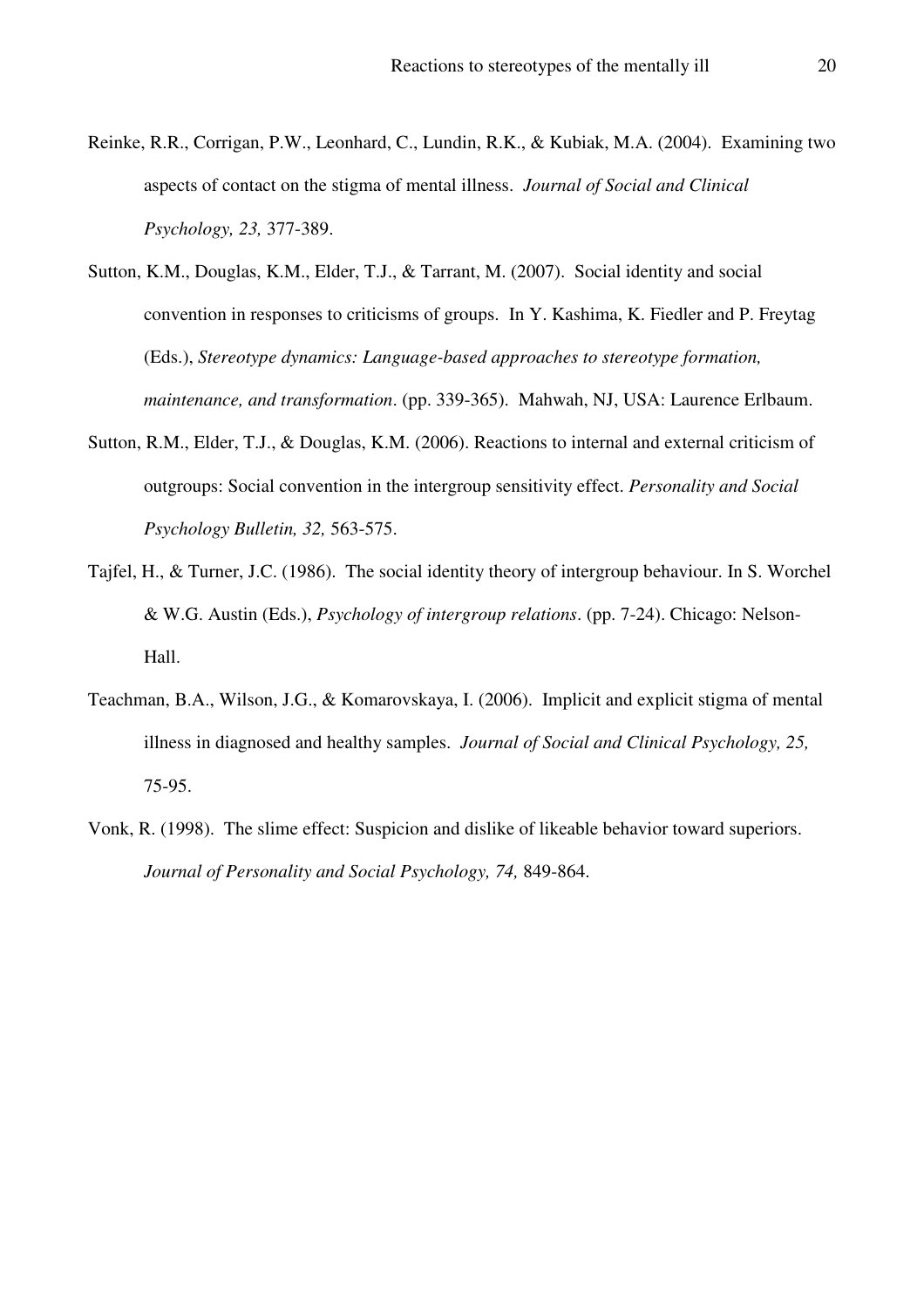#### *Table 1*

Effects of source and valence of comments on participants' evaluative judgments. Means, standard deviations (in parentheses) and *F*statistics.

| Judgements       | Ingroup speaker |            | Outgroup speaker |            |            |             |                      |
|------------------|-----------------|------------|------------------|------------|------------|-------------|----------------------|
|                  | Positive        | Negative   | Positive         | Negative   | Source $F$ | Valence $F$ | Source x valence $F$ |
| Sensitivity      | 1.31(0.66)      | 2.67(0.98) | 2.26(1.49)       | 4.83(1.55) | $40.30***$ | 63.81***    | $6.04*$              |
| Personality      | 5.00(1.34)      | 4.66(0.76) | 4.72(0.91)       | 3.30(0.85) | $17.36***$ | 19.93***    | $7.65**$             |
| Agreement        | 4.36(0.86)      | 4.64(1.25) | 3.27(1.76)       | 2.00(1.04) | $53.71***$ | 3.78        | $9.26**$             |
| Fairness         | 5.52(1.05)      | 4.64(1.52) | 4.04(1.59)       | 2.04(1.02) | $60.01***$ | 29.85***    | $4.51*$              |
| Constructiveness | 5.64(1.35)      | 4.96(1.37) | 4.08(1.81)       | 1.96(0.93) | $66.55***$ | $25.00***$  | $6.60*$              |

#### Source and valence of comments

\*  $p < .05$ <br>\*\*  $p < .01$ 

\*\* *p* < .01

\*\*\* *p* < .001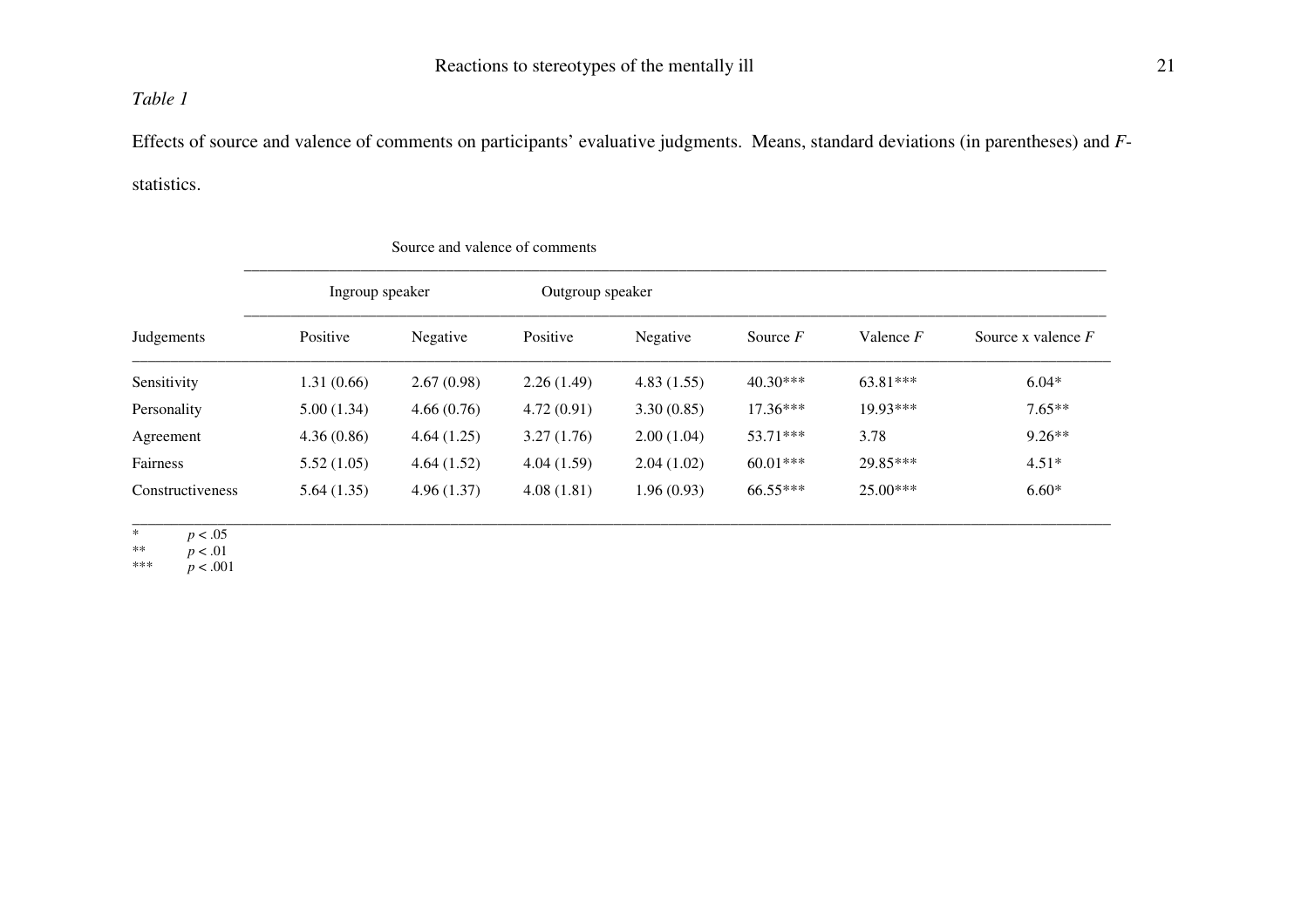#### *Table 2*

Analyses of the mediating role of constructiveness motives in the main effect of source on sensitivity, personality evaluations, agreement and fairness. The mediation analyses are further broken down for positive and negative comments.

| Step           | Predictor variable                 | Criterion variable | Main effect of source         |                               | Positive comments             |                               | Negative comments             |                               |
|----------------|------------------------------------|--------------------|-------------------------------|-------------------------------|-------------------------------|-------------------------------|-------------------------------|-------------------------------|
|                |                                    |                    | β                             | t                             | β                             | t                             | β                             | t                             |
| $\mathbf{1}$   | source                             | constructiveness   | $-.58$                        | $-7.09***$                    | $-.45$                        | $-3.49**$                     | $-.79$                        | $-9.05***$                    |
|                | Mediating analyses for sensitivity |                    |                               |                               |                               |                               |                               |                               |
|                |                                    |                    |                               | Sobel $z = 5.02$ , $p = .000$ |                               | Sobel $z = 3.38$ , $p = .000$ |                               | Sobel $z = 2.10$ , $p = .029$ |
| $\overline{c}$ | source                             |                    | .44                           | $4.81***$                     | .39                           | $2.93**$                      | .65                           | 5.88***                       |
| 3              | constructiveness                   | sensitivity        | $-.68$                        | $-9.22***$                    | $-.57$                        | $-4.90***$                    | $-.66$                        | $-6.10***$                    |
| 3              | source                             |                    | .06                           | .68                           | .16                           | 1.25                          | .33                           | 1.91                          |
|                | Mediating analyses for personality |                    |                               |                               |                               |                               |                               |                               |
|                |                                    |                    | Sobel $z = 4.26$ , $p = .000$ |                               | Sobel $z = 1.68$ , $p = .092$ |                               | Sobel $z = 3.14$ , $p = .001$ |                               |
| $\overline{c}$ | source                             |                    | $-.34$                        | $-3.64***$                    | $-.12$                        | $-.85$                        | $-.65$                        | $-6.00***$                    |
| 3              | constructiveness                   | personality        | .56                           | $6.75***$                     | .27                           | 1.96                          | .73                           | 7.37***                       |
| 3              | source                             |                    | $-.03$                        | $-.26$                        | $-.01$                        | $-.01$                        | $-.21$                        | $-1.27$                       |
|                | Mediating analyses for agreement   |                    |                               |                               |                               |                               |                               |                               |
|                |                                    |                    |                               | Sobel $z = 3.71$ , $p = .000$ | Sobel $z = 1.95$ , $p = .050$ |                               | Sobel $z = 2.51$ $p = .012$   |                               |
| $\overline{c}$ | source                             |                    | $-.57$                        | $-6.90***$                    | $-.37$                        | $-2.80**$                     | $-76$                         | $-8.10***$                    |
| $\mathfrak{Z}$ | constructiveness                   | agreement          | .60                           | $7.47***$                     | .40                           | $3.05**$                      | .75                           | 7.80***                       |
| 3              | source                             |                    | $-.33$                        | $-3.59**$                     | $-.24$                        | $-1.68$                       | $-.45$                        | $-3.10**$                     |
|                | Mediating analyses for fairness    |                    |                               |                               |                               |                               |                               |                               |
|                |                                    |                    | Sobel $z = 6.32$ , $p = .000$ |                               | Sobel $z = 5.48$ , $p = .000$ |                               | Sobel $z = 5.14$ , $p = .000$ |                               |
| $\overline{c}$ | source                             |                    | $-.56$                        | $-6.66***$                    | $-.49$                        | $-3.92***$                    | $-.72$                        | $-7.09***$                    |
| 3              | constructiveness                   | fairness           | .88                           | 18.00***                      | .83                           | $10.31***$                    | .88                           | 12.87***                      |
| 3              | source                             |                    | $-.07$                        | $-1.22$                       | $-.15$                        | $-1.70$                       | $-.04$                        | $-0.38$                       |

 $\frac{p}{p}$  < .05, \*\* *p* < .01, \*\*\* *p* < .001